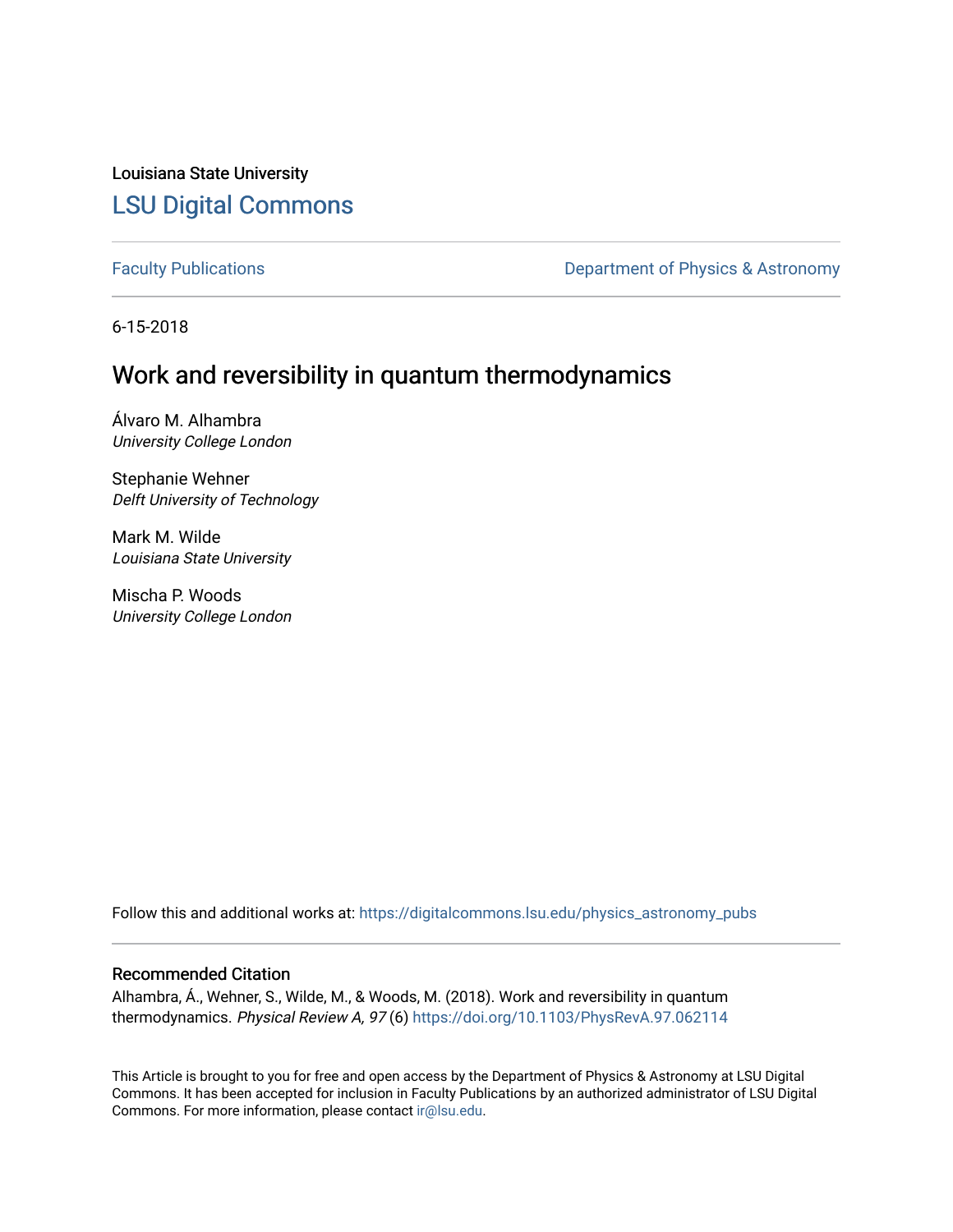

# CHORUS

This is the accepted manuscript made available via CHORUS. The article has been published as:

## Work and reversibility in quantum thermodynamics

Álvaro M. Alhambra, Stephanie Wehner, Mark M. Wilde, and Mischa P. Woods Phys. Rev. A **97**, 062114 — Published 15 June 2018 DOI: [10.1103/PhysRevA.97.062114](http://dx.doi.org/10.1103/PhysRevA.97.062114)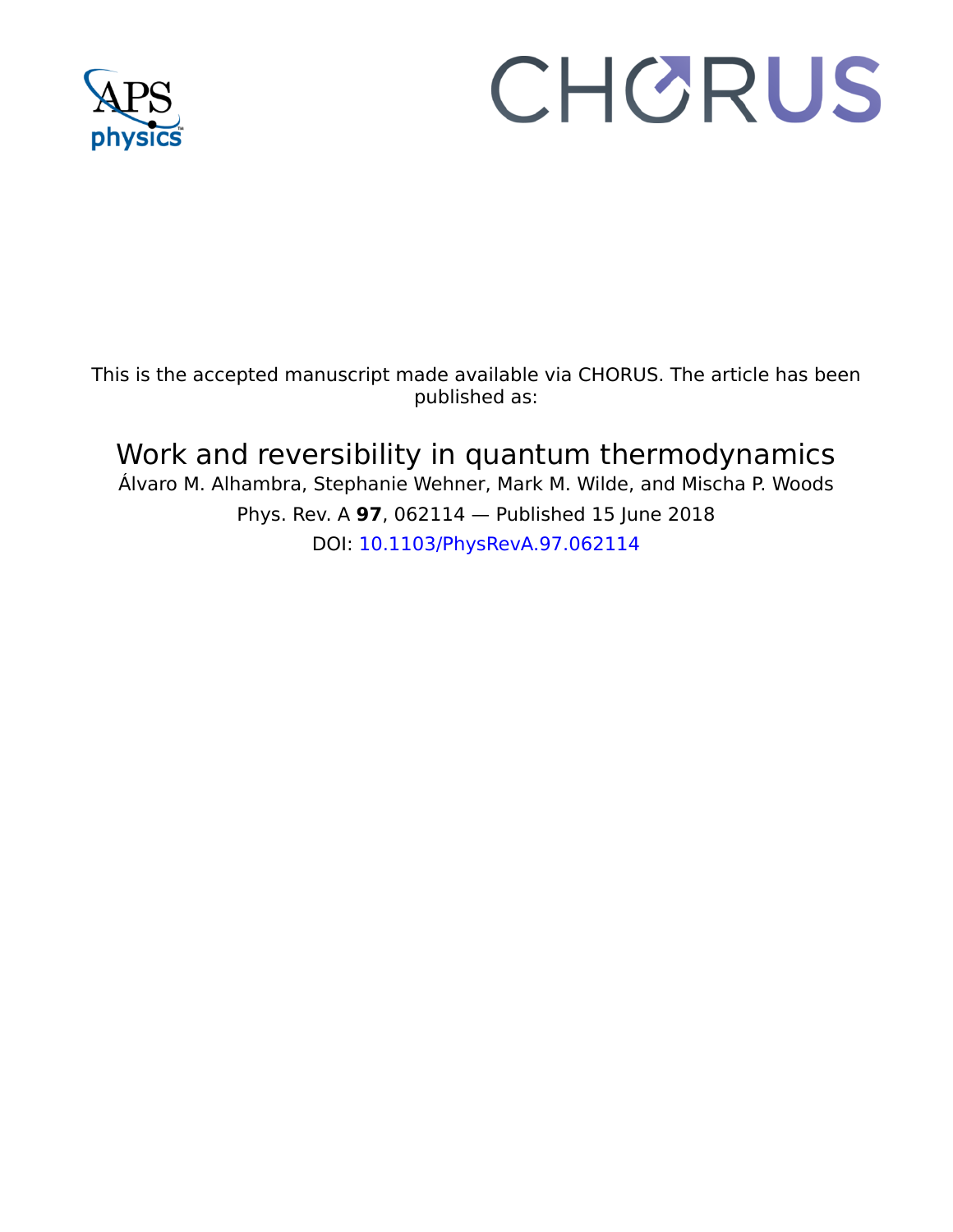#### Work and Reversibility in Quantum Thermodynamics

Álvaro M. Alhambra,<sup>1</sup> Stephanie Wehner,<sup>2, 3</sup> Mark M. Wilde,<sup>4</sup> and Mischa P. Woods<sup>1,2,3</sup>

<sup>1</sup>*University College London, Department of Physics & Astronomy, London WC1E 6BT, United Kingdom*

<sup>2</sup>*QuTech, Delft University of Technology, Lorentzweg 1, 2611 CJ Delft, Netherlands*

<sup>3</sup>*Centre for Quantum Technologies, National University of Singapore, 117543 Singapore*

<sup>4</sup>*Hearne Institute for Theoretical Physics, Department of Physics and Astronomy,*

*Center for Computation and Technology, Louisiana State University, Baton Rouge, Louisiana 70803, USA*

It is a central question in quantum thermodynamics to determine how irreversible is a process that transforms an initial state  $\rho$  to a final state  $\sigma$ , and whether such irreversibility can be thought of as a useful resource. For example, we might ask how much work can be obtained by thermalizing  $\rho$  to a thermal state  $\sigma$  at temperature T of an ambient heat bath. Here, we show that, for different sets of resource-theoretic thermodynamic operations, the amount of entropy produced along a transition is characterized by how reversible the process is. More specifically, this entropy production depends on how well we can return the state  $\sigma$  to its original form  $\rho$  without investing any work. At the same time, the entropy production can be linked to the work that can be extracted along a given transition, and we explore the consequences that this fact has for our results. We also exhibit an explicit reversal operation in terms of the Petz recovery channel coming from quantum information theory. Our result establishes a quantitative link between the reversibility of thermodynamical processes and the corresponding work gain.

#### I. INTRODUCTION

Quantum thermodynamics is experiencing a renaissance in which ideas from quantum information theory enable us to understand thermodynamics for even the smallest quantum systems. Our inability to apply statistical methods to a small number of particles and the presence of quantum coherences make this a challenging undertaking. Yet, we are now indeed able to construct very small quantum devices allowing us to probe such regimes experimentally  $[1-3]$ . Theoretical results studying the efficiency of small thermal machines  $[4-9]$ , catalysis  $[10-12]$ , work extraction  $[13-20]$ , and the second laws of quantum thermodynamics [\[21](#page-14-5), [22](#page-14-6)] have furthermore led to the satisfying conclusion that the usual laws of thermodynamics as we know them can be derived from the laws of quantum mechanics in an appropriate limit.

Here we are concerned with the fundamental problem of how irreversible is the transformation of a state  $\rho_S$  to a state  $\sigma_S$  of some system S in the presence of a thermal bath, and how that irreversibility is related to the work that can be extracted through the same transformation. In this regard, the second laws [\[21\]](#page-14-5) provide general constraints on these transitions, which are necessary and sufficient if  $\rho_s$  is diagonal in the energy eigenbasis of the system. Special instances of this problem have drawn particular attention, such as *gaining* the maximum amount of work from  $\rho_S$  by thermalizing it to the temperature of the surrounding bath [\[13\]](#page-14-3), extracting work from correlations among different subsystems when  $\rho_S$  is a multipartite state (see, e.g. [\[23](#page-14-7)]), as well as the case when  $\sigma_S$  results from a measurement on  $\rho_s$  [\[24](#page-14-8)[–26\]](#page-14-9). When thinking about *investing* work, one of the most well studied instances is Landauer's erasure [\[27\]](#page-14-10), which is concerned with the amount of energy necessary to take an arbitrary state  $\rho_S$  to a pure state  $\sigma_S$ .

We adopt the resource theory approach of [\[13](#page-14-3), [28,](#page-14-11) [29\]](#page-14-12), which has the appealing feature of explictly accounting for all energy flows. We will focus on the quantitative features of the irreversibility of thermodynamical processes that take an initial state  $\rho_S$  to a final state  $\sigma_S$ . In particular, we here show that a key quantity, namely the decrease of free energy or *entropy production* is related to how well a particular thermodynamical process can be reversed. In turn, this quantity is directly related to how much work can be extracted in the transition  $\rho_S \to \sigma_S$ .

#### <span id="page-2-1"></span>II. PRELIMINARIES

Let us now describe a prominent class of processes that we will be dealing with, known in the resource theory approach as thermal operations [\[21](#page-14-5)]. Given a particular fixed temperature  $T$ , we may access a bath described by a Hamiltonian  $H_B$  and thermal state  $\hat{\tau}_B = \exp(-\beta H_B)/Z_B$ , where  $\beta = 1/(kT)$  $\beta = 1/(kT)$  $\beta = 1/(kT)$  is the inverse temperature<sup>1</sup> and  $Z_B$  is the partition function. Let  $H<sub>S</sub>$  be the Hamiltonian associated with the system S and let U denote a unitary that acts on the system  $S$ , a battery system  $W$ , and the bath  $B$ . The only unitary transformations  $U$  that are allowed are

<span id="page-2-0"></span><sup>&</sup>lt;sup>1</sup> Here,  $k$  is the Boltzmann constant.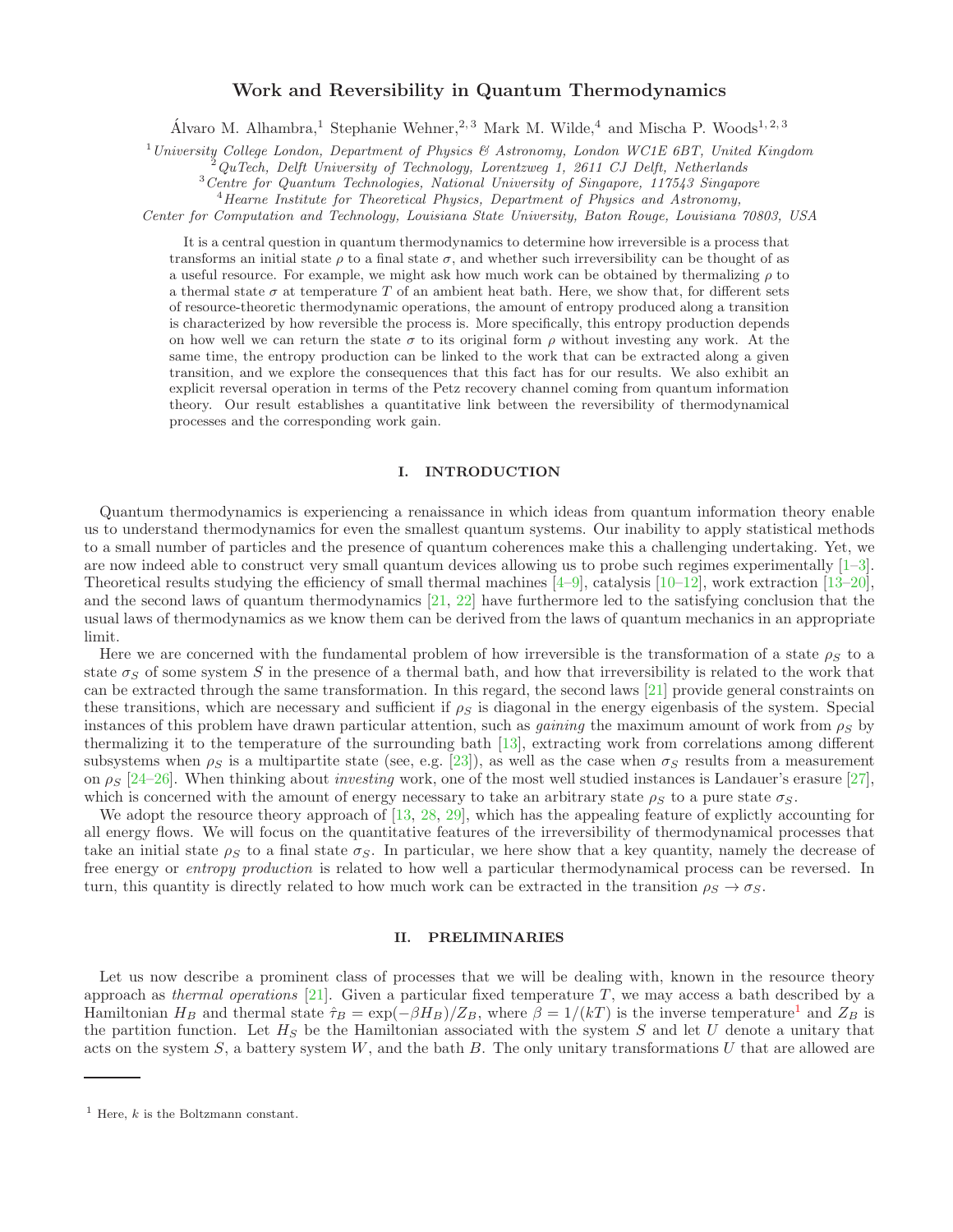those that conserve total energy. That is, the allowed unitaries are such that  $[U, H] = 0$ , where  $H = H<sub>S</sub> + H<sub>W</sub> + H<sub>B</sub>$ is the total Hamiltonian. The transformation T performing the mapping  $\mathcal{T}(\rho_S \otimes |0\rangle\langle 0|_W) = \sigma_S \otimes |1\rangle\langle 1|_W$  then takes the following form

<span id="page-3-2"></span>
$$
\mathcal{T}(\eta_{SW}) = \text{Tr}_B[U(\eta_{SW} \otimes \hat{\tau}_B)U^{\dagger}] \tag{1}
$$

for some input state  $\eta_{SW}$  of the system and the battery. Other classes of thermodynamic operations are discussed in Sections [VI](#page-9-0) and [VII.](#page-12-0) Given that  $U$  conserves total energy, it is clear that this framework accounts for all energy flows, making it particularly appealing for studying quantum thermodynamics.

We shall focus on the following quantity, known as entropy production

<span id="page-3-1"></span>
$$
F(\rho_S) - F(\sigma_S),\tag{2}
$$

where  $F(\omega_S) = \text{Tr}[H_S\omega_S] - kTS(\omega_S)$  is the Helmholtz free energy and the von Neumann entropy is defined as  $S(\omega_S) = -\text{Tr}[\omega_S \log \omega_S]^2$  $S(\omega_S) = -\text{Tr}[\omega_S \log \omega_S]^2$  This entropy production is always non-negative under the action of thermal operations [\[29\]](#page-14-12). In the absence of work extraction or expenditure, the change of energy in the system is equal to the negated change of energy in the bath

$$
\text{Tr}[H_S \sigma_S] - \text{Tr}[H_S \rho_S] = -Q,\tag{3}
$$

where Q denotes heat. This is due to energy conservation. In the limit of an infinite heat bath, we have that  $Q = \beta \delta S_B$ (the heat and the change of entropy of the bath are proportional). Thus, in that case, we can understand the quantity in [\(2\)](#page-3-1) as the sum of the change of entropy of the system and bath separately, which is always positive.

How much work could we gain by transforming  $\rho_S$  to  $\sigma_S$  using such a bath? This question can be answered by asking about the largest value of  $W_{\text{gain}}(\rho_S \to \sigma_S) = W$  that can be achieved by a thermodynamical operation belonging to the particular class in question, e.g., thermal operations, in the transition made by the map in [\(1\)](#page-3-2). The standard second law tells us that this transformation is possible only if

<span id="page-3-3"></span>
$$
F(\rho_S \otimes |0\rangle\langle 0|_W) \ge F(\sigma_S \otimes |1\rangle\langle 1|_W),\tag{4}
$$

where  $H_{SW} = H_S + H_W$  and  $S(\omega_{SW}) = -\text{Tr}[\omega_{SW} \log \omega_{SW}]$ . Using the fact that  $\text{Tr}[H_W |0\rangle\langle0|_W] = 0$  and  $Tr[H_W|1\rangle\langle1|_W] = W_{\text{gain}}(\rho_S \to \sigma_S)$ , we can use [\(4\)](#page-3-3) to obtain the following upper bound on the amount of work that we can hope to obtain

<span id="page-3-4"></span>
$$
W_{\text{gain}}(\rho_S \to \sigma_S) \le F(\rho_S) - F(\sigma_S). \tag{5}
$$

That is, the entropy production upper bounds the deterministic work that can be extracted along a transition  $\rho_S \to \sigma_S$ .

In regimes in which the second law gives necessary and sufficient conditions for particular transitions  $\rho_S \to \sigma_S$  to be possible, it follows that [\(4\)](#page-3-3) can be saturated for any states  $\rho_S$  and  $\sigma_S$ , in which case we have a very tight relation between entropy production and work. An example of a regime where [\(5\)](#page-3-4) gives necessary and sufficient conditions occurs if we consider a non-deterministic work paradigm and allow the amount of work to fluctuate arbitrarily, in a transition in which the states are both diagonal in the energy eigenbasis and work is characterised by the mean value of the battery only [\[30](#page-14-13)]. Other examples are those in which the systems are extremely large [\[29\]](#page-14-12) or if we allow for a slightly inexact catalysis [\[21](#page-14-5)]. Specifically, if an arbitrary catalyst can be used, what we mean by this is that the "error per particle" in the output catalyst is bounded as  $\|\eta_C^{\text{in}} - \eta_C^{\text{out}}\|_1 \leq \varepsilon/\log d_C$ , where  $d_C$  is the dimension of the catalyst and  $\varepsilon > 0$  is some tolerance [\[21\]](#page-14-5). Similarly, if inexact catalysis takes on the form of allowing small correlations in the output catalyst, only the standard free energy is relevant [\[11](#page-14-14)]. A small caveat is that this regime is only achieved in transitions in which both  $\rho_S$  and  $\sigma_S$  are diagonal in the energy eigenbasis [\[31](#page-14-15)].

It is convenient to note [\[32](#page-14-16)] that the free energy can also be expressed in terms of the quantum relative entropy. Specifically,  $F(\rho_S) = kT[D(\rho_S||\tau_S) - \log Z_S]$ , where  $\tau_S = \exp(-\beta H_S)/Z_S$  is the thermal state of the system at the temperature  $T$  of the ambient bath. The relative entropy is defined as  $[33]$ 

$$
D(\rho||\tau) := \text{Tr}[\rho \log \rho] - \text{Tr}[\rho \log \tau],\tag{6}
$$

when  $supp(\rho) \subseteq supp(\tau)$  and equal to  $+\infty$  otherwise. Since we do not change the Hamiltonian of the system, we can hence express the amount of work in regimes in which the standard free energy is relevant as

<span id="page-3-5"></span>
$$
W_{\text{gain}}(\rho_S \to \sigma_S) = kT\Delta,\tag{7}
$$

<span id="page-3-0"></span><sup>&</sup>lt;sup>2</sup> All logarithms in this paper are base e. Furthermore, here and throughout, we take the convention that the operator logarithm is evaluated only on the support of its argument.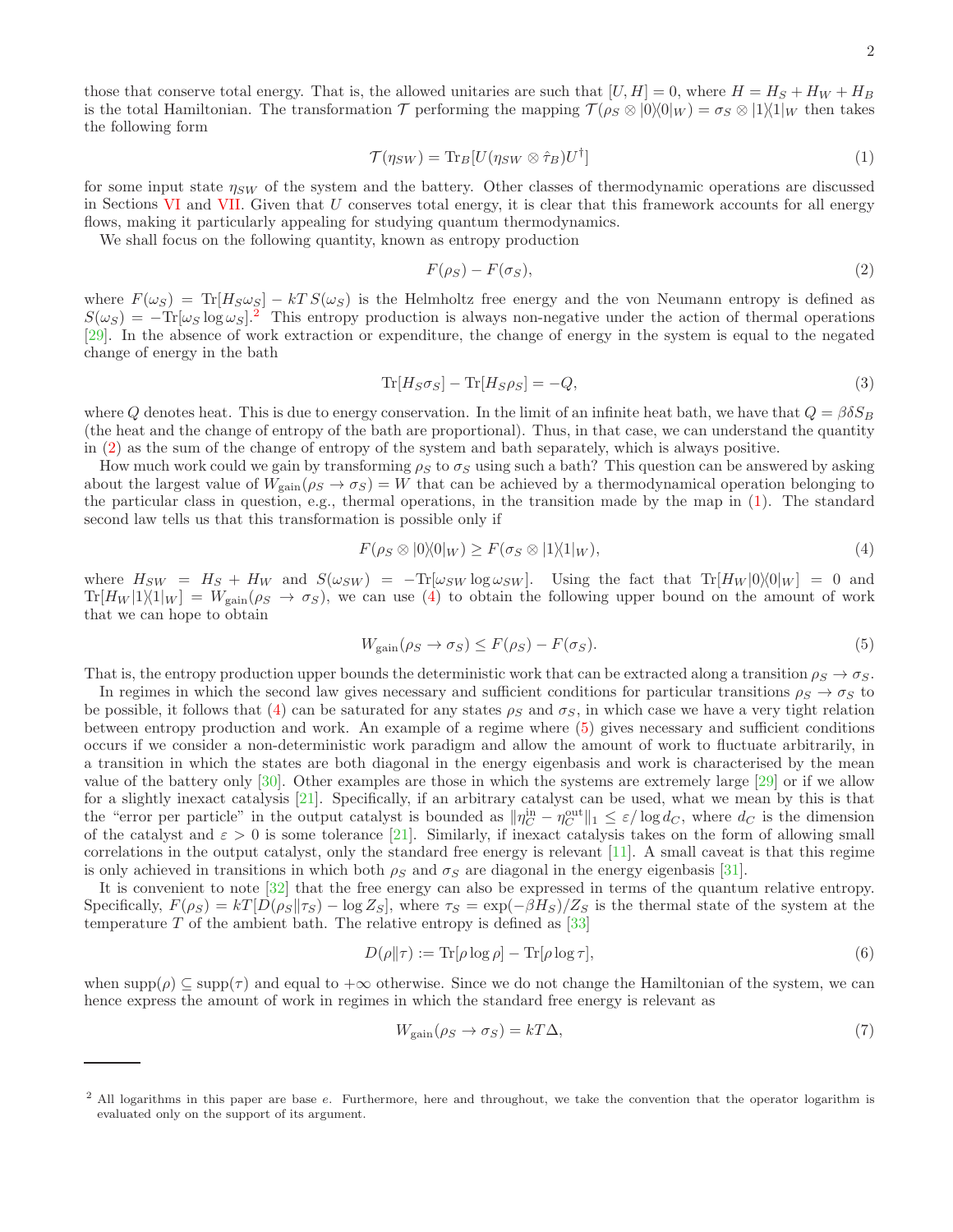where we define the difference  $\Delta$  of relative entropies, which plays a special role as it is proportional to the entropy production

$$
\Delta \equiv D(\rho_S || \tau_S) - D(\sigma_S || \tau_S) = \beta F(\rho_S) - \beta F(\sigma_S). \tag{8}
$$

We also define a related quantity, which is the work that needs to be invested in doing the opposite transition, as  $W_{\text{inv}}(\sigma_S \to \rho_S)$ . This is how much work is needed to go deterministically from  $\sigma_S$  to  $\rho_S$ . In the nano-regime, it is possible that  $W_{\text{gain}} \neq W_{\text{inv}}$ . In fact, in general, we have the following relation:

$$
W_{\text{gain}}(\rho_S \to \sigma_S) \le F(\rho_S) - F(\sigma_S) \le W_{\text{inv}}(\sigma_S \to \rho_S). \tag{9}
$$

This also means that in the regimes in which the free energy gives necessary and sufficient conditions,  $W_{\text{gain}}(\rho_S \to$  $\sigma_S$ ) =  $W_{\text{inv}}(\sigma_S \to \rho_S)$ ; i.e., the amount of energy that we need to invest to transform  $\rho_S$  to  $\sigma_S$  is precisely equal to the amount of work that we can gain by transforming  $\sigma_S$  back to  $\rho_S$ . Thus in this "standard" free energy regime governed by the Helmholtz free energy  $F(\rho_S)$ , we see that we do not need to treat the amount of work gained as a separate case, but rather it can be understood fully in terms of the transformation of  $\sigma_S$  back to  $\rho_S$  in which work needs to be spent.

It is useful to note that for systems  $S$  that are truly small [\[13](#page-14-3)], or when we are interested in the case of *exact* catalysis, this is not the case in general. In these situations, the standard second law needs to be augmented with more refined conditions [\[21\]](#page-14-5) that lead to differences. With some abuse of terminology, we refer to this as the nano regime. In place of just one free energy, the nano regime requires that a family of free energies  $F_{\alpha}$  satisfies

$$
F_{\alpha}(\rho_S) \ge F_{\alpha}(\sigma_S),\tag{10}
$$

for all  $\alpha \geq 0$ . These generalized free energies can be expressed in terms of the  $\alpha$ -Rényi divergences as

$$
F_{\alpha}(\rho_S) = kT[D_{\alpha}(\rho_S || \tau_S) - \log Z_S],\tag{11}
$$

where the general definition of  $D_{\alpha}$ <sup>[3](#page-4-0)</sup> takes on a simplified form if  $\rho_S$  is diagonal in the energy eigenbasis. More precisely,

$$
D_{\alpha}(\rho_S || \tau_S) = \frac{1}{\alpha - 1} \log \sum_j \rho_j^{\alpha} \tau_j^{1 - \alpha},\tag{12}
$$

where  $\rho_i$  and  $\tau_j$  are the eigenvalues of  $\rho_s$  and  $\tau_s$  respectively. The standard free energy is a member of this family for  $\alpha \to 1$ . A short calculation [\[21\]](#page-14-5) yields that in this regime

$$
W_{\text{gain}}(\rho_S \to \sigma_S) \leq \inf_{\alpha \geq 0} kT \left[ D_{\alpha}(\rho_S || \tau_S) - D_{\alpha}(\sigma_S || \tau_S) \right],
$$
\n
$$
W_{\text{inv}}(\sigma_S \to \rho_S) \geq \sup_{\alpha \geq 0} kT \left[ D_{\alpha}(\rho_S || \tau_S) - D_{\alpha}(\sigma_S || \tau_S) \right]
$$
\n
$$
\geq kT \left[ D(\rho_S || \tau_S) - D(\sigma_S || \tau_S) \right],
$$
\n(14)

where (the first) inequalities are again attained if  $\rho_S$  is diagonal in the energy eigenbasis.

#### <span id="page-4-3"></span><span id="page-4-2"></span>III. RESULT

Our main result is the following relation between entropy production along a change of state and how well a particular change can be undone. It takes the following form:

<span id="page-4-1"></span>
$$
F(\rho_S) - F(\sigma_S) \ge kT D(\rho_S || \mathcal{R}_{\sigma \to \rho}(\sigma_S)),
$$
\n(15)

where  $\mathcal{R}_{\sigma\to\rho}$  is a thermal reversal operation using a bath at temperature T that, when  $F(\rho_S) - F(\sigma_S)$  is small, takes  $\sigma_S$  close to the original state  $\rho_S$ . If  $\rho_S \to \sigma_S$  through a map of the form of [\(1\)](#page-3-2), this reversed channel is defined as

$$
\mathcal{R}_{\sigma \to \rho}(\cdot) = \text{Tr}_B[U^{\dagger}((\cdot) \otimes \tau_B)U]. \tag{16}
$$

<span id="page-4-0"></span><sup>&</sup>lt;sup>3</sup> For arbitrary states  $\rho_S$ , we have for  $0 \leq \alpha < 1/2$  that  $D_\alpha(\rho_S || \tau_S) = \frac{1}{\alpha - 1} \log Tr[\rho_S^\alpha \tau_S^{1-\alpha}]$  [\[34\]](#page-14-18) and for  $\alpha \geq 1/2$ ,  $D_\alpha(\rho_S || \tau_S)$  $\frac{1}{\alpha-1} \log \left[ \text{Tr} \left( \tau_S^{(1-\alpha)/(2\alpha)} \rho_S \tau_S^{(1-\alpha)/(2\alpha)} \right)^{\alpha} \right]$  [\[35](#page-14-19), [36\]](#page-14-20).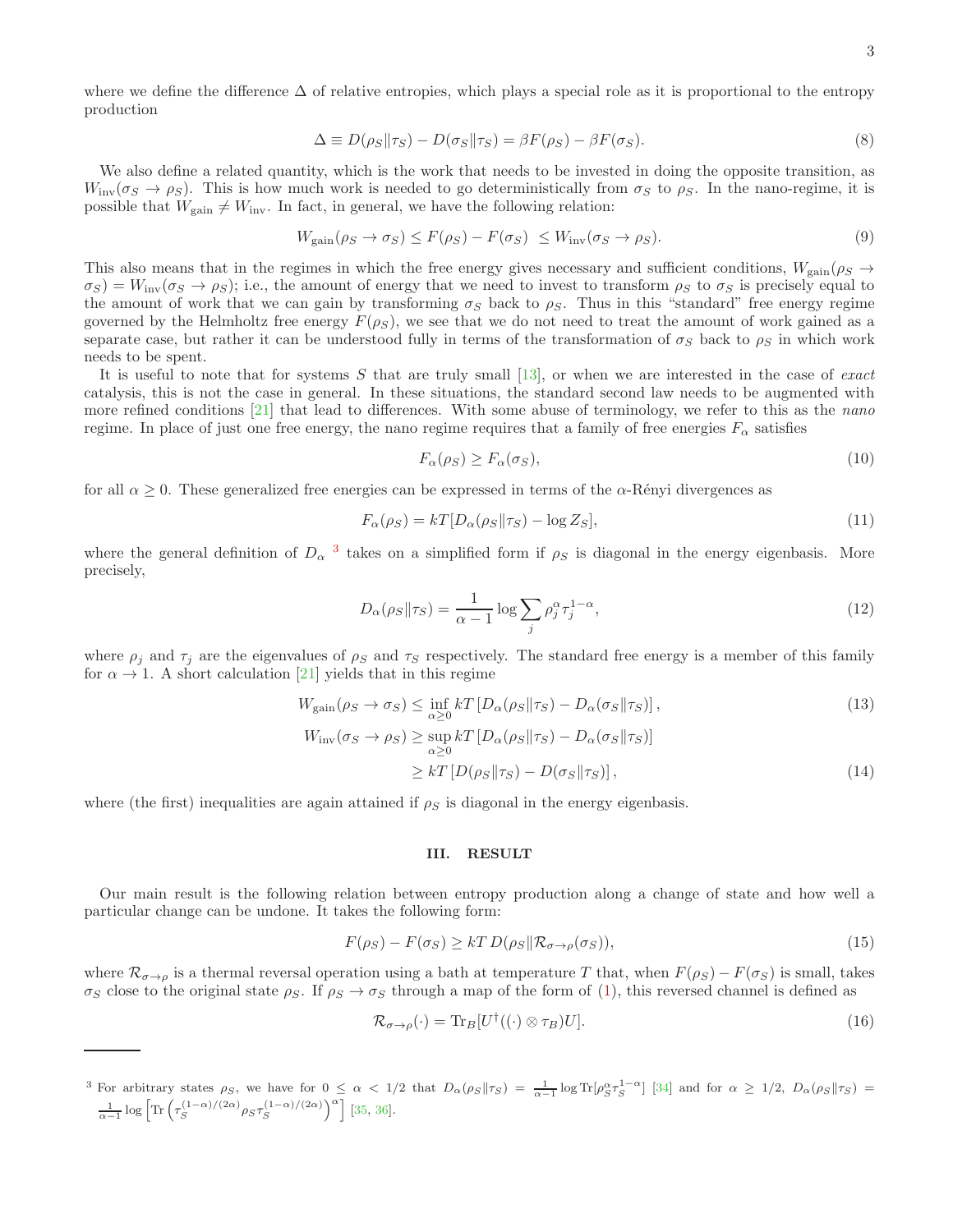That is, the global unitary is reversed after using a new copy of the thermal bath state. This way, in the reversal operation we are ignoring both the correlations with the bath, and its change of state. We now relate the inequality in [\(15\)](#page-4-1) to the work relative to the transition  $\rho_S \rightarrow \sigma_S$ .

Investing work. As outlined above, in the general regime in which not only the standard free energy is relevant, the amount of work  $W_{\text{inv}}(\sigma_S \to \rho_S) \geq 0$  we need to invest to transform  $\sigma_S$  to  $\rho_S$  is larger than the entropy production. Thus [\(15\)](#page-4-1) together with [\(14\)](#page-4-2) guarantee that

<span id="page-5-0"></span>
$$
W_{\text{inv}}(\sigma_S \to \rho_S) \ge kT D(\rho_S \| \mathcal{R}_{\sigma \to \rho}(\sigma_S)),\tag{17}
$$

where  $\mathcal{R}_{\rho\to\sigma}$  is again the reversal operation. This says, for instance, that if not very much work needs to be spent in restoring  $\rho_S$  from  $\sigma_S$ , then a particular thermal operation not involving any work would also recover  $\rho_S$  from  $\sigma_S$ well, as measured by the relative entropy distance.

This may not always be the case as for example the erasure of a thermal state  $\sigma_S = \tau_S$  to a pure state  $\rho_S$  costs a significant amount of work. There, the operation  $\mathcal{R}_{\rho\to\sigma}$  will not change the thermal state of the system, effectively not recovering at all. Indeed this inequality also says that if the relative entropy is large, then the amount of work that we need to invest is large too. We illustrate this application of our result in Section  $V$  by means of a simple example of a harmonic oscillator bath.

**Gaining work.** Let us focus on particular situations in which  $W$  is characterized by the standard free energy (for physical examples of this regime see paragraph after that containing  $(5)$  in Section [II\)](#page-2-1). There, we have that  $kT\Delta = W_{\text{gain}}(\rho_S \to \sigma_S)$ . In that case [\(15\)](#page-4-1) states that the amount of work  $W_{\text{gain}}(\rho_S \to \sigma_S) \geq 0$  gained when transforming  $\rho_S$  to  $\sigma_S$  can be characterized by how well we can recover the state  $\rho_S$  from  $\sigma_S$  using a thermodynamic operation of the same class which requires no work at all. More precisely

$$
W_{\text{gain}}(\rho_S \to \sigma_S) \ge kT D(\rho_S \| \mathcal{R}_{\sigma \to \rho}(\sigma_S)). \tag{18}
$$

In this particular case a link is established between the reversibility of some transition and the amount of work that could be drawn from it. Loosely speaking, if little work can be obtained when transforming  $\rho_S$  to  $\sigma_S$  with a thermodynamic operation, then there exists a thermodynamic operation of the same class that can recover  $\rho_S$  from  $\sigma_S$ quite well. Or stated differently, if this thermodynamic operation performs badly at recovering  $\rho_S$ , then the amount of work that can be obtained in the transition  $\rho_S \to \sigma_S$  can be large.

#### <span id="page-5-1"></span>IV. PROOF FOR THERMAL OPERATIONS

We now give details of our main result, which applies to the set of thermal operations (TO) without catalysts. Section [VI](#page-9-0) contains details of other, more general sets of operations.

Let us first suppose that we can draw a positive amount of work by transforming  $\rho_S$  to  $\sigma_S$ , so that  $\Delta > 0$ . Note that in regimes dictated by the standard free energy,  $\Delta > 0$  implies that there exists a different thermal operation taking  $\rho_S$  to  $\sigma_S$  without drawing any work at all [\[21](#page-14-5), [22\]](#page-14-6)—in this case the additional energy can be deposited into the bath. Let V be the energy-conserving unitary that realizes this latter thermal operation, and let  $(\hat{\tau}_B, H_B)$  be the thermal state and Hamiltonian of the bath, such that  $\sigma_S = \text{Tr}_B[V(\rho_S \otimes \hat{\tau}_B)V^{\dagger}]$ . Note that V acts on systems S and B and  $[V, H<sub>S</sub> + H<sub>B</sub>] = 0$ . We have the following theorem:

<span id="page-5-2"></span>**Theorem 1.** Let  $\mathcal T$  be a thermal operation given by

$$
\mathcal{T}(\cdot)_S = \text{Tr}_B[V((\cdot)_S \otimes \hat{\tau}_B)V^\dagger],\tag{19}
$$

where V and  $\hat{\tau}_B$  are defined above. Then it obeys the inequality

<span id="page-5-3"></span>
$$
D(\rho_S || \tau_S) - D(\sigma_S || \tau_S) \ge D(\rho_S || \mathcal{R}(\sigma_S)),\tag{20}
$$

where  $\mathcal{R}(\cdot)$  is a recovery channel, which is another thermal operation given by

$$
\mathcal{R}(\cdot) = \text{Tr}_B[V^{\dagger}((\cdot)_S \otimes \hat{\tau}_B)V]. \tag{21}
$$

Proof. Our proof is divided into two main steps.

#### Step 1: Rewriting the relative entropy difference.

Our first step is to rewrite  $\Delta = D(\rho_S||\tau_S) - D(\sigma_S||\tau_S)$  as an *equality* involving the operation V. Observe that

$$
D(\rho_S || \tau_S) = D(\rho_S \otimes \hat{\tau}_B || \tau_S \otimes \hat{\tau}_B)
$$
\n(22)

$$
= D(V(\rho_S \otimes \hat{\tau}_B)V^{\dagger} || V(\tau_S \otimes \hat{\tau}_B)V^{\dagger})
$$
\n(23)

$$
= D(V(\rho_S \otimes \hat{\tau}_B)V^{\dagger} \| \tau_S \otimes \hat{\tau}_B), \tag{24}
$$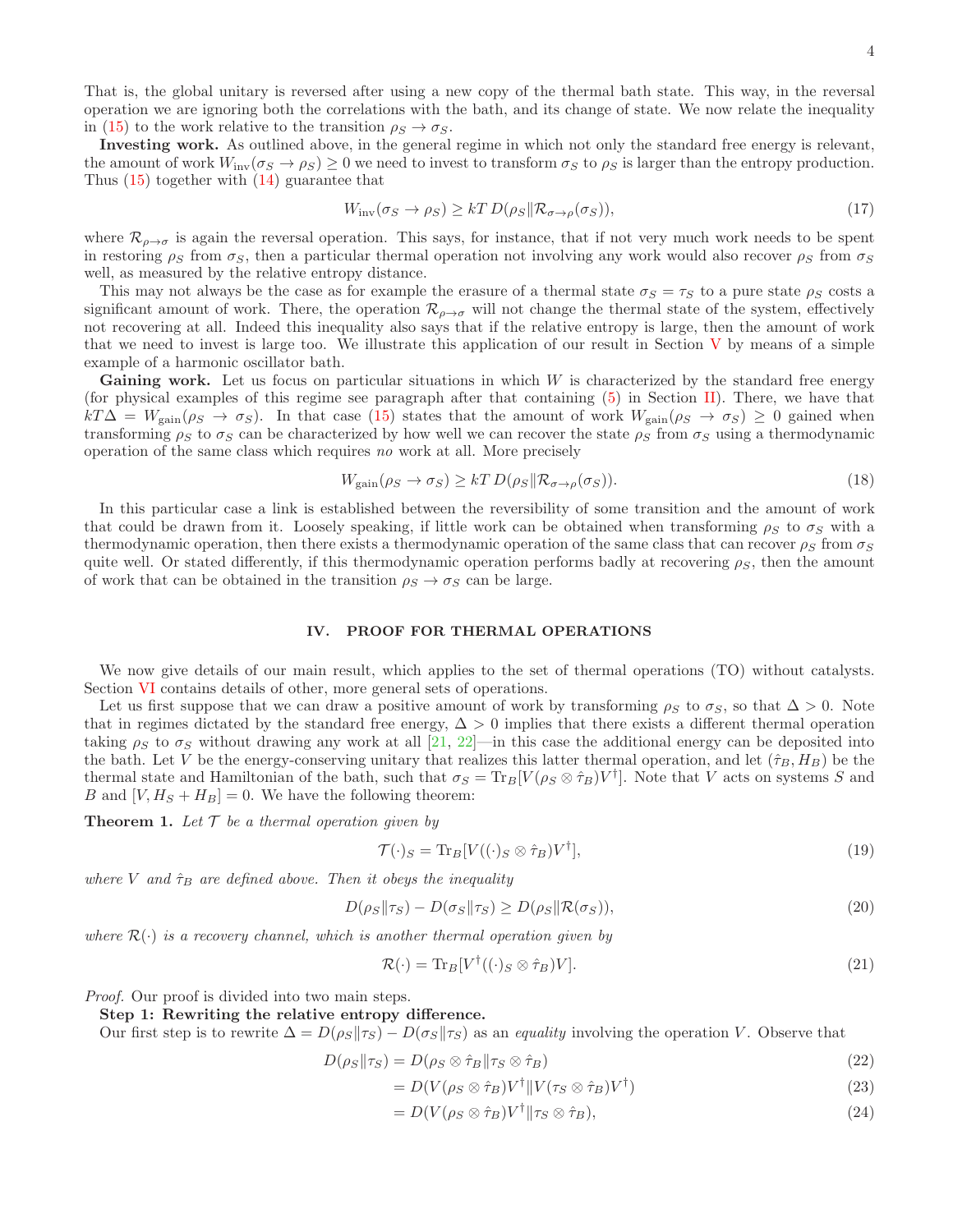<span id="page-6-1"></span> $\Box$ 

where we have used the facts that the relative entropy is invariant with respect to tensoring an ancilla state or applying a unitary, and V is an energy-conserving unitary so that  $V(\tau_S \otimes \hat{\tau}_B)V^{\dagger} = \tau_S \otimes \hat{\tau}_B$ .

For density operators  $\eta_{CD}$  and  $\theta_{CD}$  such that  $\text{supp}(\eta_{CD}) \subseteq \text{supp}(\theta_{CD})$ , it is possible to write

<span id="page-6-3"></span>
$$
D(\eta_{CD} \|\theta_{CD}) - D(\eta_D \|\theta_D) = \text{Tr}(\eta_{CD} [\log \eta_{CD} - \log \theta_{CD} - \log I_C \otimes \eta_D + \log I_C \otimes \theta_D]). \tag{25}
$$

Using these two facts, we can rewrite  $\Delta$  as follows:

$$
D(\rho_S || \tau_S) - D(\sigma_S || \tau_S) = \text{Tr}\left(V(\rho_S \otimes \hat{\tau}_B)V^{\dagger}[\log V(\rho_S \otimes \hat{\tau}_B)V^{\dagger} - \log \tau_S \otimes \hat{\tau}_B - \log \sigma_S \otimes I_B + \log \tau_S \otimes I_B]\right). \tag{26}
$$

We can simplify the operator consisting of the last three terms on the right above as

$$
-\log \tau_S \otimes \hat{\tau}_B - \log \sigma_S \otimes I_B + \log \tau_S \otimes I_B = -\log I_S \otimes \hat{\tau}_B - \log \sigma_S \otimes I_B \tag{27}
$$

$$
= -\log \sigma_S \otimes \hat{\tau}_B,\tag{28}
$$

and thus conclude that

$$
D(\rho_S || \tau_S) - D(\sigma_S || \tau_S) = D(V(\rho_S \otimes \hat{\tau}_B) V^{\dagger} || \sigma_S \otimes \hat{\tau}_B). \tag{29}
$$

Hence we have that the right-hand side is equal to

$$
D(V(\rho_S \otimes \hat{\tau}_B)V^{\dagger} \| \sigma_S \otimes \hat{\tau}_B) = D(\rho_S \otimes \hat{\tau}_B \| V^{\dagger}(\sigma_S \otimes \hat{\tau}_B)V). \tag{30}
$$

Putting everything together, we see that

<span id="page-6-0"></span>
$$
D(\rho_S || \tau_S) - D(\sigma_S || \tau_S) = D(\rho_S \otimes \hat{\tau}_B || V^\dagger (\sigma_S \otimes \hat{\tau}_B) V). \tag{31}
$$

Thus, the quantity  $\Delta$  related to the work gain in [\(7\)](#page-3-5) is exactly equal to the "relative entropy distance" between the original state  $\rho_S \otimes \hat{\tau}_B$  and the state resulting from the following thermal operation:

$$
\sigma_S \to V^{\dagger} (\sigma_S \otimes \hat{\tau}_B) V, \tag{32}
$$

which consists of adjoining  $\sigma_S$  with a thermal state  $\hat{\tau}_B$  and performing the inverse of the unitary V. Note that this statement is non-trivial, since  $\sigma_S \otimes \hat{\tau}_B \neq V(\sigma_S \otimes \hat{\tau}_B)V^{\dagger}$ . The forward unitary operation V can create correlations between the system and the bath, whereas  $V^{\dagger}$  is applied to a fresh and entirely uncorrelated bath, making it a thermal operation.

Step 2: A lower bound using the recovery map. Due to the fact that the quantum relative entropy can never increase under the action of a partial trace  $[37, 38]$  $[37, 38]$ , we can conclude from  $(31)$  that the following inequality holds

<span id="page-6-4"></span>
$$
D(\rho_S || \tau_S) - D(\sigma_S || \tau_S) \ge D(\rho_S || \mathcal{R}_{\sigma \to \rho}(\sigma_S)),
$$
\n(33)

where

$$
\mathcal{R}_{\sigma \to \rho}(\sigma_S) = \text{Tr}_B[V^{\dagger}(\sigma_S \otimes \hat{\tau}_B)V]. \tag{34}
$$

This concludes the proof. Note that this operation is a thermal operation, and requires no work.

#### A. Remark: Petz recovery map

We remark that  $R$  is actually a special quantum map, called the Petz recovery map [\[39](#page-14-23)[–42\]](#page-15-0). For a general quantum channel N and a given density operator  $\theta$ , this recovery map is defined as

<span id="page-6-2"></span>
$$
\tilde{\mathcal{N}}(\cdot) = \theta^{1/2} \mathcal{N}^{\dagger} [\mathcal{N}(\theta)^{-1/2} (\cdot) \mathcal{N}(\theta)^{-1/2}] \theta^{1/2},\tag{35}
$$

where  $\mathcal{N}^{\dagger}$  is the adjoint of the channel  $\mathcal{N}$  [\[43\]](#page-15-1). As a consequence, we can conclude that the main conjecture from [\[44](#page-15-2)] holds for the special case of thermal operations. We show this in the following lemma.

**Lemma 1.** The map  $\mathcal{R}(\cdot)$  in [\(34\)](#page-6-1) is the Petz recovery map of the original thermal operation, provided we choose the state  $\theta$  in [\(35\)](#page-6-2) to be the thermal state  $\tau_S$ .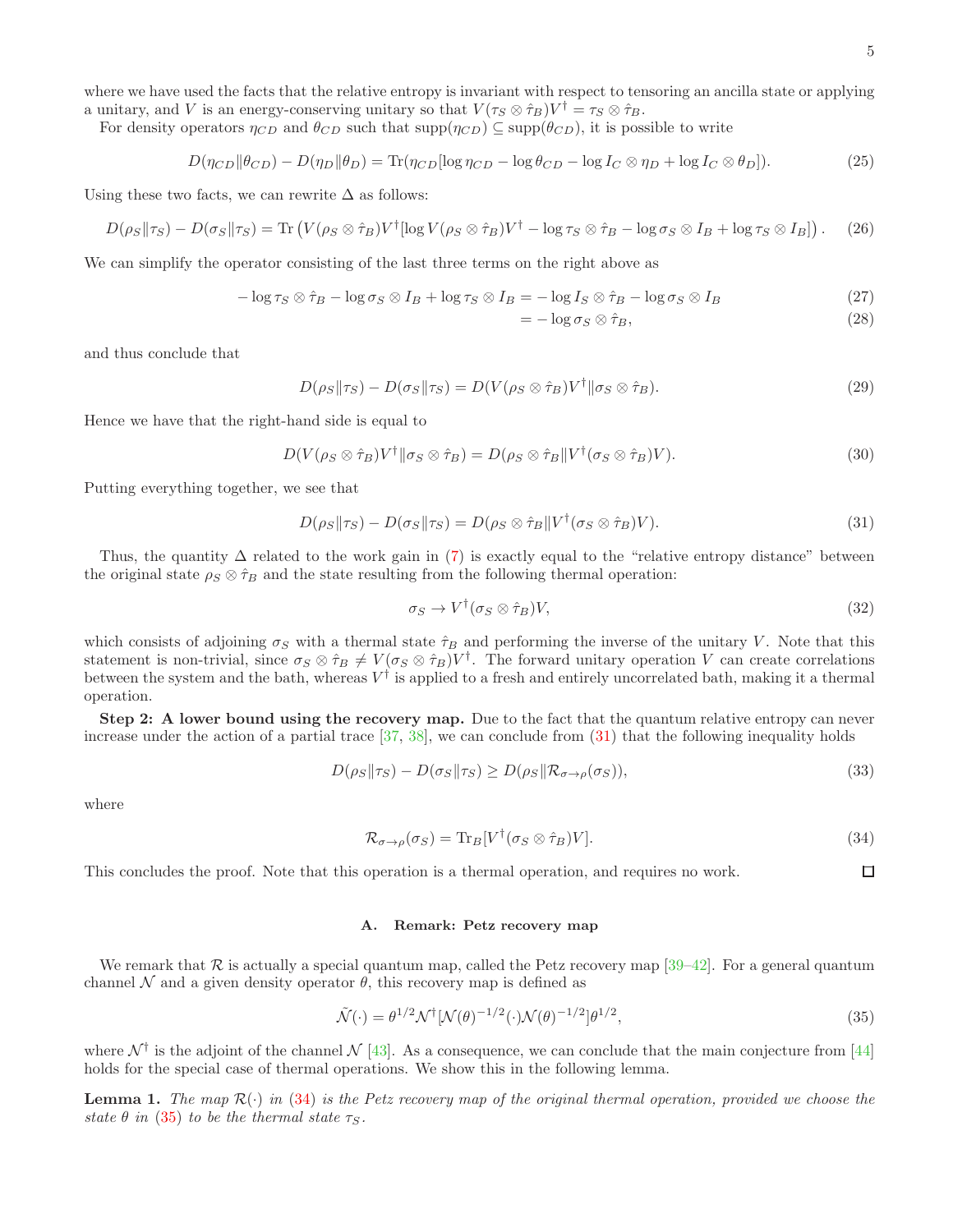$\Box$ 

*Proof.* Consider that to two density operators  $\eta$  and  $\theta$  and a quantum channel N, we can associate the relative entropy difference  $D(\eta||\theta) - D(\mathcal{N}(\eta)||\mathcal{N}(\theta))$  and the Petz recovery channel of Eq. [\(35\)](#page-6-2) above. For our case, we have that

$$
\eta = \rho_S, \qquad \theta = \tau_S, \qquad \mathcal{N}(\cdot) = \text{Tr}_B[V((\cdot)_S \otimes \hat{\tau}_B)V^\dagger], \tag{36}
$$

which implies that  $\mathcal{N}(\theta) = \tau_S$ . Using the definition of the adjoint, one can show that

$$
\mathcal{N}^{\dagger}(\cdot) = \text{Tr}_{B} \left[ \hat{\tau}_{B}^{1/2} V^{\dagger} [(\cdot]_{S} \otimes I_{B}] V \hat{\tau}_{B}^{1/2} \right], \tag{37}
$$

which implies for our case that the Petz recovery channel takes the following form:

$$
\tilde{\mathcal{N}}(\cdot) = \tau_S^{1/2} \text{Tr}_B \left[ \hat{\tau}_B^{1/2} V^{\dagger} [\tau_S^{-1/2} (\cdot)_{S} \tau_S^{-1/2} \otimes I_B] V \hat{\tau}_B^{1/2} \right] \tau_S^{1/2}.
$$
\n(38)

We can rewrite this as follows:

$$
\text{Tr}_B \left[ \left( \tau_S^{\frac{1}{2}} \otimes \hat{\tau}_B^{\frac{1}{2}} \right) V^{\dagger} \left[ \tau_S^{-\frac{1}{2}} (\cdot)_{S} \tau_S^{-\frac{1}{2}} \otimes I_B \right] V \left( \tau_S^{\frac{1}{2}} \otimes \hat{\tau}_B^{\frac{1}{2}} \right) \right] = \text{Tr}_B \left[ \left( \tau_S \otimes \hat{\tau}_B \right)^{\frac{1}{2}} V^{\dagger} \left[ \tau_S^{-\frac{1}{2}} (\cdot)_{S} \tau_S^{-\frac{1}{2}} \otimes I_B \right] V \left( \tau_S \otimes \hat{\tau}_B \right)^{\frac{1}{2}} \right] \tag{39}
$$

$$
= \text{Tr}_B \left[ V^\dagger (\tau_S \otimes \hat{\tau}_B)^{\frac{1}{2}} \tau_S^{-\frac{1}{2}} (\cdot)_{S} \tau_S^{-\frac{1}{2}} \otimes I_B ] (\tau_S \otimes \hat{\tau}_B)^{\frac{1}{2}} V \right] \tag{40}
$$

$$
= \text{Tr}_B[V^{\dagger}((\cdot)_S \otimes \hat{\tau}_B)V],\tag{41}
$$

where we have used that  $[V, \tau_S \otimes \hat{\tau}_B] = 0$ .

#### <span id="page-7-0"></span>V. EXAMPLE FOR THERMAL OPERATIONS

Let us illustrate the reversal operation  $\mathcal{R}_{\sigma\to\rho}$  by means of a simple example. Let S be a two-level system, with Hamiltonian  $H_S = E_S|1\rangle\langle 1|$ . Let us take  $\rho_S = |0\rangle\langle 0|_S$  and  $\sigma_S = p_0|0\rangle\langle 0|_S + p_1|1\rangle\langle 1|_S$  with  $p_0 \in [1 - e^{-\beta E_S}, 1]$ . When  $p_0 = 1/2$ , the opposite operation  $\sigma_S \to \rho_S$  corresponds to Landauer erasure. Recall that the reversal operation associated with the lower bound for the work in [\(17\)](#page-5-0) is determined by the operation that takes  $\rho_S = |0\rangle\langle 0|_S$  to  $\sigma_S$ without drawing any work.

For our simple example, consider a bath comprised of a harmonic oscillator  $H_B = \sum_{n=0}^{\infty} E_n |n\rangle\langle n|_B$  where  $E_n =$  $n\hbar\omega^4$  $n\hbar\omega^4$  Note that, for each n, the gap between n and  $n+1$  is constant:  $G = E_{n+1} - E_n = \hbar\omega$ . To illustrate, let us consider the energy gap of the system to be equal to  $E_S = \hbar \omega$ —an example in which  $E_S$  is a multiple of  $\hbar \omega$  is analogous.

#### *1. Transforming*  $\rho_S$  *to*  $\sigma_S$

Our first goal is to find the explicit operation that takes  $\rho_S$  to  $\sigma_S$ , which has the effect of mixing the ground state of the system. Note that since  $U$  conserves energy,  $U$  is block diagonal in the energy eigenbasis belonging to different energies. More precisely, if the total Hamiltonian  $H = H_S + H_B$  is block diagonal  $H = \bigoplus_n E_n \Pi_{E_n}$  where  $\Pi_{E_n}$  is the projector onto the subspace of energy  $E_n = n\hbar\omega$  spanned by  $|0\rangle_S |0\rangle_B$  for  $n = 0$  and  $\{ |0\rangle_S |n\rangle_B, |1\rangle_S |n-1\rangle_B\}$ for  $n = 1, 2, 3, \ldots$ , then  $U = \bigoplus_n U_{E_n}$ , where  $U_{E_n}$  is a unitary acting only on the subspace of energy  $E_n$ . That is,  $\Pi_{E_n} U_{E_n} \Pi_{E_n} = U_{E_n}.$ 

Consider the unitary transformations  $U_{E_n}$  defined by the following action:

$$
U_{E_0} |0\rangle_S |0\rangle_B = |0\rangle_S |0\rangle_B =: |\Psi_{E_0}\rangle, \qquad (42)
$$

$$
U_{E_n} |0\rangle_S |n\rangle_B = \sqrt{b} |0\rangle_S |n\rangle_B + \sqrt{1-b} |1\rangle_S |n-1\rangle_B =: |\Psi_{E_n}\rangle \quad \text{for } n = 1, 2, 3, \dots,
$$
\n(43)

$$
U_{E_n}|1\rangle_S |n-1\rangle_B = \sqrt{1-b}|0\rangle_S |n\rangle_B - \sqrt{b}|1\rangle_S |n-1\rangle_B =: |\Psi_{E_n}^{\perp}\rangle \quad \text{for } n = 1, 2, 3, \dots,
$$
 (44)

where  $0 \leq b \leq 1$  is a parameter that will be chosen in accordance with the desired target state  $\rho_S$  below. It is useful to observe that in the subspace  $\{\ket{0}_S \ket{n}_B, \ket{1}_S \ket{n-1}_B\}$ , the unitary  $U_{E_n}$  can be written as

$$
U_{E_n} = \begin{pmatrix} \sqrt{b} & \sqrt{1-b} \\ \sqrt{1-b} & -\sqrt{b} \end{pmatrix},\tag{45}
$$

<span id="page-7-1"></span><sup>&</sup>lt;sup>4</sup> We could have also written  $E_n = (2n+1)\frac{\hbar}{2}\omega$ , which is the same after re-normalizing. For notational convenience we have subtracted the constant  $\frac{\hbar}{2}\omega$ .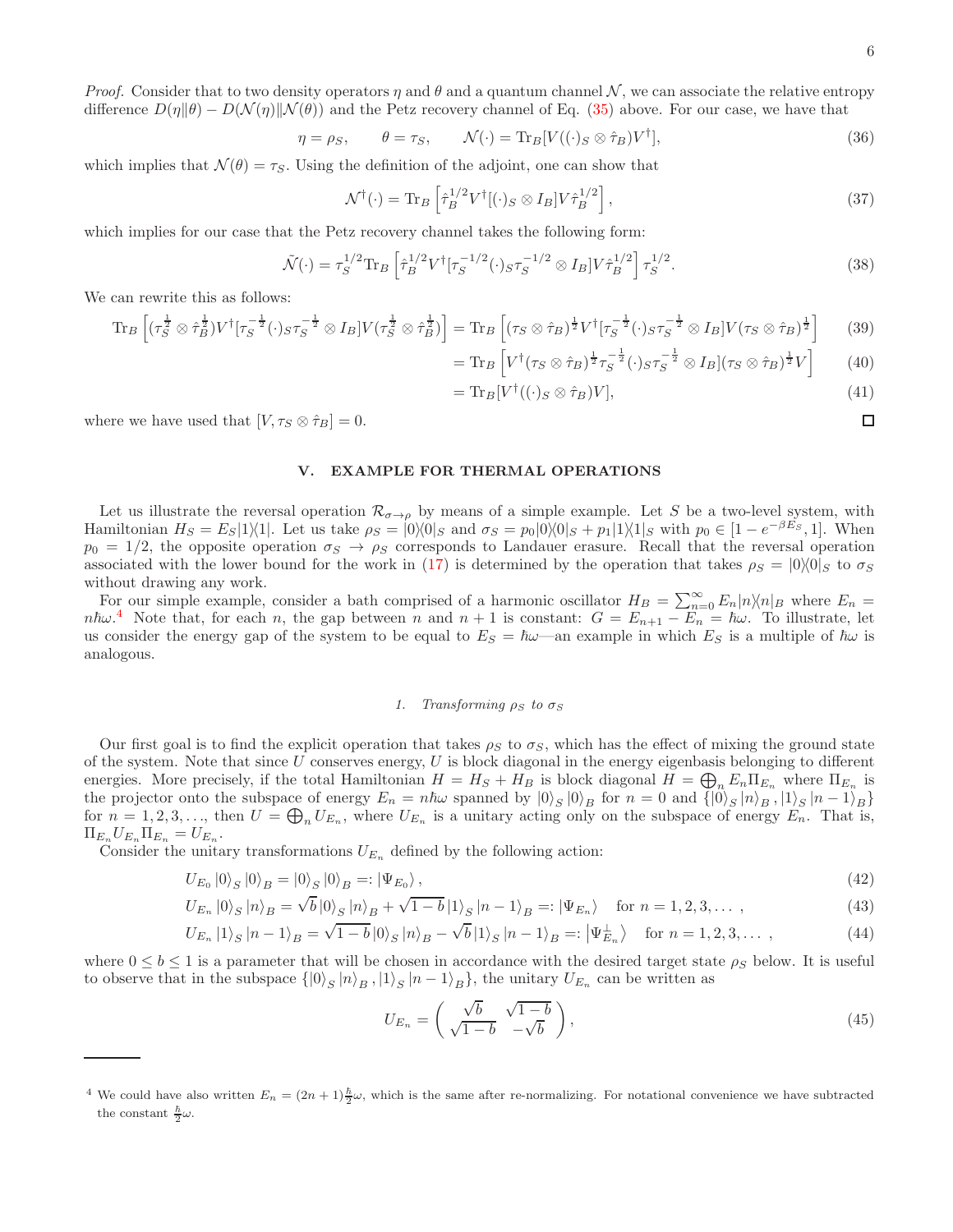which makes it easy to see that  $U = U^{\dagger}$  is Hermitian. Note that the states are normalized and  $\langle \Psi_{E_n} | \Psi_{E_n}^{\perp} \rangle = 0$  for  $n = 1, 2, 3, \ldots$  The bath thermal state is

$$
\hat{\tau}_B = \frac{1}{Z_B} \sum_{n=0}^{\infty} e^{-nE_S \beta} |n\rangle\langle n|_B,
$$
\n(46)

where  $Z_B = \sum_{n=0}^{\infty} e^{-nE_S\beta} = 1/(1 - e^{-E_S\beta})$  is the partition function of the bath, and we have used the fact that  $E_n = n\hbar\omega = nE_S$ . The unitary thus transforms the overall state as

$$
U(|0\rangle\langle 0|S \otimes \hat{\tau}_B)U^{\dagger} = \frac{1}{Z_B} \sum_{n=0}^{\infty} e^{-nE_S\beta} U(|0\rangle_S |n\rangle_B |S\rangle_S (0 |B\rangle_n)| U^{\dagger}
$$
\n
$$
(47)
$$

$$
= \frac{1}{Z_B} \sum_{n=1}^{\infty} e^{-nE_S \beta} U(|0\rangle_S |n\rangle_B |S\rangle_S |0| |B\rangle_n |0| U^{\dagger} + \frac{1}{Z_B} U(|0\rangle_S |0\rangle_B |S\rangle_S |0| |U^{\dagger}
$$
(48)

$$
=\frac{1}{Z_B}\sum_{n=1}^{\infty}e^{-nE_S\beta}|\Psi_{E_n}\rangle\langle\Psi_{E_n}|+\frac{1}{Z_B}|0\rangle\langle0|_S\otimes|0\rangle\langle0|_B\tag{49}
$$

$$
=: \sigma_{SB}^0. \tag{50}
$$

By linearity of the partial trace operation, we have that

$$
\text{Tr}_B(\sigma_{SB}^0) = \frac{Z_B - 1}{Z_B} (b|0\rangle\langle 0|_S + (1 - b)|1\rangle\langle 1|_S) + \frac{1}{Z_B} |0\rangle\langle 0|_S \tag{51}
$$

$$
=p_0|0\rangle\langle0|_S+p_1|1\rangle\langle1|_S,\tag{52}
$$

where

<span id="page-8-1"></span>
$$
p_0 = \frac{1}{Z_B} ((Z_B - 1)b + 1),
$$
\n(53)

$$
p_1 = 1 - p_0. \t\t(54)
$$

Note that since  $0 \le b \le 1$ ,  $p_0 \in [1/Z_B, 1] = [1 - e^{-E_S \beta}, 1]$ . Solving [\(53\)](#page-8-0) for b gives

<span id="page-8-3"></span><span id="page-8-2"></span><span id="page-8-0"></span>
$$
b = \frac{p_0 Z_B - 1}{Z_B - 1}.\tag{55}
$$

#### *2. The reversal operation*

Let us now construct the reversal map  $\mathcal{R}_{\sigma \to \rho}$ . This map can be written as

$$
\mathcal{R}_{\sigma \to \rho}(\sigma_S) = \text{Tr}_B \left[ U^\dagger (\sigma_S \otimes \hat{\tau}_B) U \right] = \text{Tr}_B \left[ U (\sigma_S \otimes \hat{\tau}_B) U^\dagger \right],\tag{56}
$$

where we have used the fact that  $U = U^{\dagger}$ . To evaluate the reversal map for arbitrary  $\sigma_S$ , let us first note that by a calculation similar to the above

$$
U(|1\rangle\langle 1|_{S}\otimes\hat{\tau}_{B})U^{\dagger} = \frac{1}{Z_{B}}\sum_{n=0}^{\infty}e^{-nE_{S}\beta}|\Psi_{E_{n+1}}^{\perp}\rangle\langle\Psi_{E_{n+1}}^{\perp}| =: \sigma_{SB}^{1}.
$$
\n(57)

Using the linearity of the partial trace, we furthermore observe that

<span id="page-8-4"></span>
$$
\text{Tr}_B \left[ \sigma_{SB}^1 \right] = (1 - b)|0\rangle\langle 0|_S + b|1\rangle\langle 1|_S. \tag{58}
$$

Using  $(50)$  and  $(57)$  together with  $(52)$  and  $(58)$ , we then have

$$
\mathcal{R}_{\sigma \to \rho}(\sigma_S) = \text{Tr}_B \left[ U(\sigma_S \otimes \hat{\tau}_B) U^{\dagger} \right] \tag{59}
$$

$$
=p_0 \text{Tr}_B \left[\sigma_{SB}^0\right] + p_1 \text{Tr}_B \left[\sigma_{SB}^1\right] \tag{60}
$$

$$
= p_0 (p_0 |0\rangle\langle 0|_S + p_1 |1\rangle\langle 1|_S) + p_1 ((1 - b)|0\rangle\langle 0|_S + b|1\rangle\langle 1|_S)
$$
\n(61)

$$
=P_0^{\mathcal{R}}|0\rangle\langle0|_S+P_1^{\mathcal{R}}|1\rangle\langle1|_S,\tag{62}
$$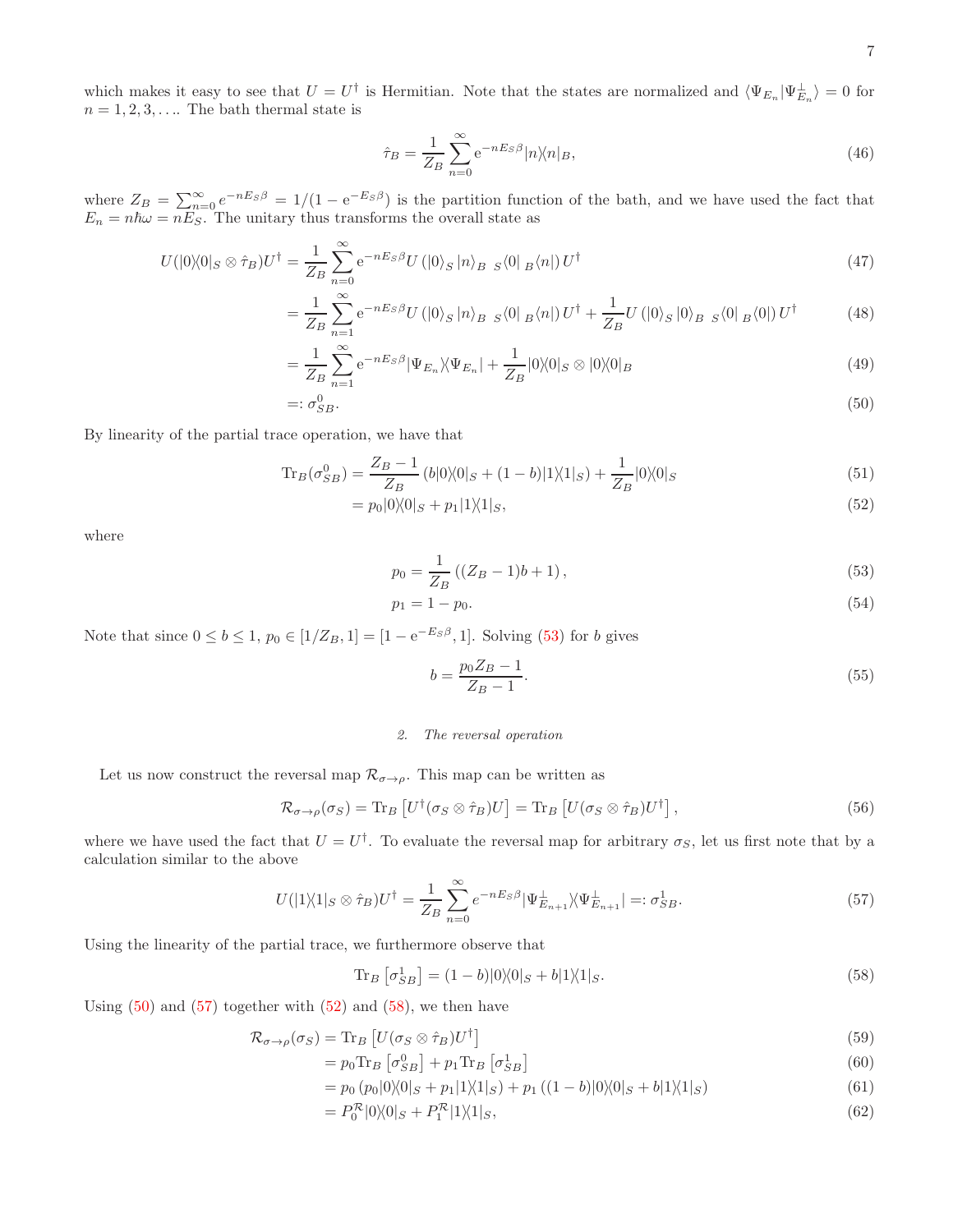with

$$
P_1^{\mathcal{R}} := 1 - P_0^{\mathcal{R}},\tag{63}
$$

$$
P_0^{\mathcal{R}} := (p_0)^2 + (p_1)^2 \frac{Z_B}{Z_B - 1} = (p_0)^2 + (1 - p_0)^2 e^{E_S \beta},\tag{64}
$$

where we have used the fact that  $p_0 + p_1 = 1$  and  $Z_B = 1/(1 - e^{-E_S \beta})$ . We can now compute the lower bound for  $W_{\text{inv}}(\sigma_S \to \rho_S)$ . We find

$$
W_{\text{inv}}(\sigma_S \to \rho_S) \geq kTD(\rho_S \|\mathcal{R}_{\sigma \to \rho}(\sigma_S))
$$
\n(65)

<span id="page-9-3"></span><span id="page-9-2"></span><span id="page-9-1"></span>
$$
= -kT \log P_0^{\mathcal{R}}.\tag{66}
$$

Plugging in  $(64)$  into  $(65)$  we find

$$
W_{\rm inv}(\sigma_S \to \rho_S) \ge -kT \log \left[ (p_0)^2 + (1 - p_0)^2 e^{E_S \beta} \right],\tag{67}
$$

where we recall  $p_0 \in [1/Z_B, 1] = [1 - e^{-E_S \beta}, 1].$ 

#### *3. Three special cases*

We examine three special cases of [\(67\)](#page-9-3):

- 1) Consider  $p_0 = 1$ . In this case we want to form the state  $|0\rangle\langle 0|_S$  from the state  $|0\rangle\langle 0|_S$ . The work invested must clearly be zero in this case. The RHS of [\(67\)](#page-9-3) is also zero, and hence the bound [\(17\)](#page-5-0) is tight for this case.
- 2) Consider  $p_0 = 1/Z_S = 1/(1 + e^{-E_S\beta})$ . That is, we want to "recover" from a thermal state  $\sigma_S = \tau_S$ , as to get close to a ground state. In this case, the RHS of [\(67\)](#page-9-3) simplifies to  $kTD(\rho_S||\mathcal{R}_{\sigma\to\rho}(\sigma_S)) = kT \log Z_S$ . By direct calculation using the 2nd laws (using  $(13)-(14)$  $(13)-(14)$ ) we find  $W<sub>gain</sub> <sup>nano</sup> = W<sub>inv</sub><sup>mono</sup> = (\log Z<sub>S</sub>)/\beta$  and thus the bound is also tight for this case.
- 3) Consider  $p_0 = 1/Z_B$ . That is, we want the recovery map to approach to a pure state from the state whose ground state population is the same as the ground state population of the harmonic oscillator bath. In this case, [\(67\)](#page-9-3) reduces to  $kTD(\rho_S||\mathcal{R}_{\sigma \to \rho}(\sigma_S)) = -kT \log[1 + e^{-2E_S\beta} - e^{-E_S\beta}].$

#### <span id="page-9-0"></span>VI. EXTENDING TO MORE GENERAL OPERATIONS INVOLVING CATALYSTS

We now prove the following lemma, which highlights the condition that a given map has to obey for the proof of Section [IV](#page-5-1) to still hold.

<span id="page-9-5"></span>**Lemma 2.** Let  $\mathcal{T}(\cdot)$  be a quantum channel with a full-rank steady state  $\tau_S = \mathcal{T}(\tau_S)$  specified as

$$
\mathcal{T}(\cdot)_S = \text{Tr}_E[U((\cdot)_S \otimes \rho_E)U^{\dagger}],\tag{68}
$$

for some unitary U and an environment state  $\rho_E$ , such that

<span id="page-9-4"></span>
$$
U(\tau_S \otimes \rho_E)U^{\dagger} = \tau_S \otimes \rho_E'.\tag{69}
$$

That is, at the fixed point no correlations with the environment are created. It then holds for an arbitrary initial state  $\rho_S$ , and  $\sigma_S = \mathcal{T}(\rho_S)$  that

$$
D(\rho_S || \tau_S) - D(\sigma_S || \tau_S) \ge D(\rho_S || \mathcal{R}(\sigma_S)),\tag{70}
$$

where  $\mathcal{R}(\cdot)$  is the Petz recovery map for the channel  $\mathcal{T}(\cdot)$ , given by

$$
\mathcal{R}(\cdot) = \text{Tr}_E[U^\dagger((\cdot)_S \otimes \rho_E')U].\tag{71}
$$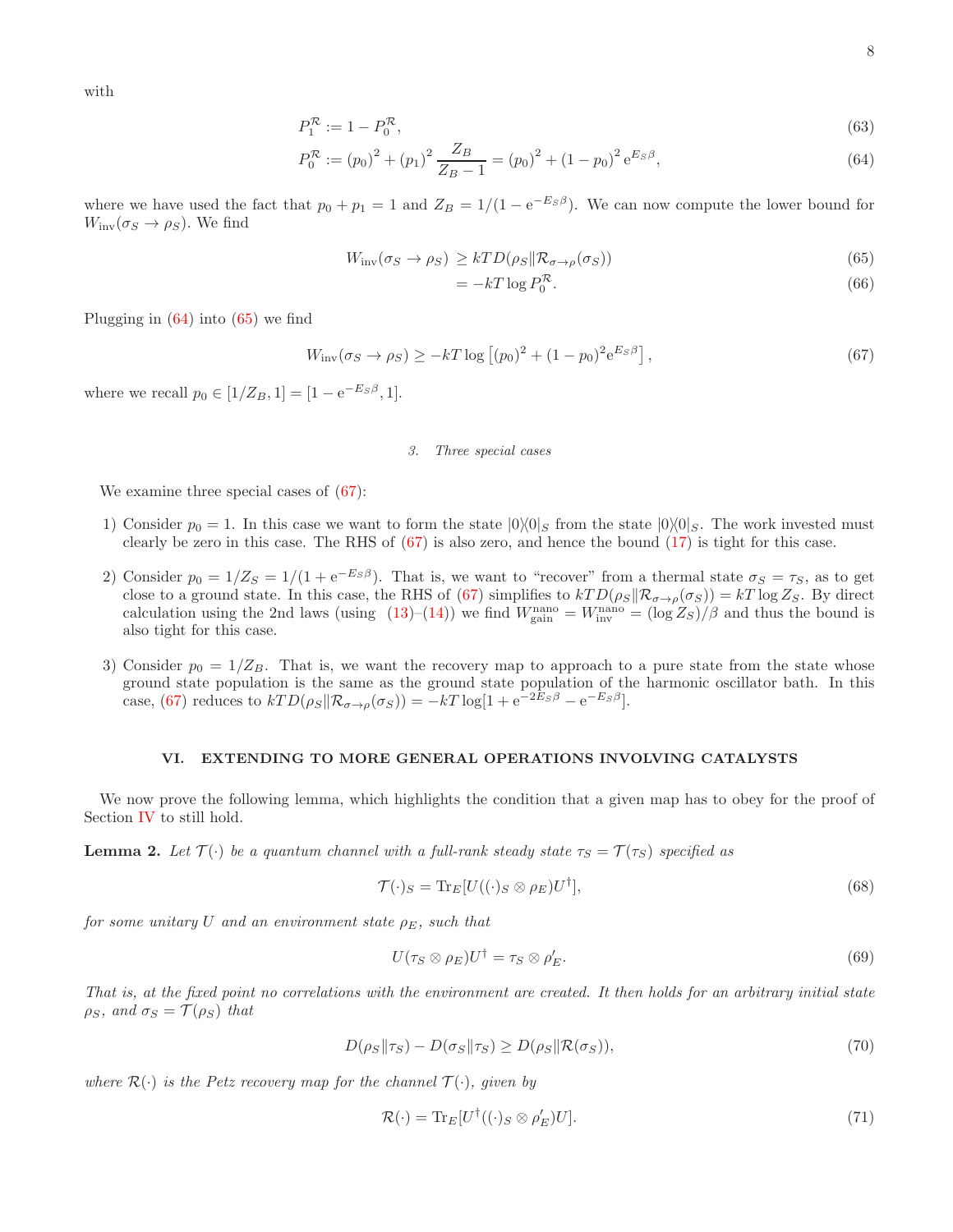Proof. Our proof follows similar steps to those of the particular case of thermal operations shown previously. We first write

$$
D(\rho_S || \tau_S) = D(\rho_S \otimes \rho_E || \tau_S \otimes \rho_E)
$$
\n(72)

$$
=D(U(\rho_S \otimes \rho_E)U^{\dagger}||U(\tau_S \otimes \rho_E)U^{\dagger})
$$
\n(73)

$$
=D(U(\rho_S \otimes \rho_E)U^{\dagger} \| \tau_S \otimes \rho_E'),\tag{74}
$$

where we have used the main assumption of the lemma from  $(69)$  and the facts that the relative entropy is invariant with respect to tensoring an ancilla state or applying a unitary.

Now we recall the identity of [\(25\)](#page-6-3) from the proof of Theorem [1:](#page-5-2)

$$
D(\eta_{CD} \|\theta_{CD}) - D(\eta_D \|\theta_D) = \text{Tr}(\eta_{CD} [\log \eta_{CD} - \log \theta_{CD} - \log I_C \otimes \eta_D + \log I_C \otimes \theta_D]),\tag{75}
$$

where  $\text{supp}(\eta_{CD}) \subseteq \text{supp}(\theta_{CD})$ . We use it together with [\(72\)](#page-10-0) to write

$$
D(\rho_S || \tau_S) - D(\sigma_S || \tau_S) = \text{Tr}(U(\rho_S \otimes \rho_E)U^{\dagger}[\log U(\rho_S \otimes \rho_E)U^{\dagger} - \log \tau_S \otimes \rho_E' - \log \sigma_S \otimes I_E + \log \tau_S \otimes I_E]).
$$
 (76)

The last three terms on the right-hand side above can be simplified significantly

$$
-\log \tau_S \otimes \rho'_E - \log \sigma_S \otimes I_E + \log \tau_S \otimes I_E = -\log I_S \otimes \rho'_E - \log \sigma_S \otimes I_E \tag{77}
$$

<span id="page-10-0"></span>
$$
= -\log \sigma_S \otimes \rho'_E,\tag{78}
$$

which leads to

$$
D(\rho_S || \tau_S) - D(\sigma_S || \tau_S) = D(U(\rho_S \otimes \rho_E)U^{\dagger} || \sigma_S \otimes \rho_E').
$$
\n(79)

We also have that

$$
D(U(\rho_S \otimes \rho_E)U^{\dagger} \| \sigma_S \otimes \rho_E') = D(\rho_S \otimes \rho_E \| U^{\dagger}(\sigma_S \otimes \rho_E')U). \tag{80}
$$

Putting everything together, we see that

$$
D(\rho_S || \tau_S) - D(\sigma_S || \tau_S) = D(\rho_S \otimes \rho_E || U^\dagger (\sigma_S \otimes \rho'_E) U)
$$
\n(81)

$$
\geq D(\rho_S \|\mathcal{R}'(\sigma_S)).\tag{82}
$$

What is left is to show that the recovery map  $R$  is indeed the Petz recovery map. Again this follows by the same reasoning as given previously for thermal operations.

The adjoint of the map  $\mathcal{T}(\cdot)$  is as follows

$$
(\cdot)_S \to \text{Tr}_E \left[ \rho_E^{1/2} U^\dagger \left( (\cdot)_S \otimes I_E \right) U \rho_E^{1/2} \right],\tag{83}
$$

and, by definition the Petz recovery channel is given as

$$
(\cdot)_S \to \tau_S^{1/2} \text{Tr}_E \left[ \rho_E^{1/2} U^{\dagger} \left( \tau_S^{-1/2} (\cdot)_S \tau_S^{-1/2} \otimes I_E \right) U \rho_E^{1/2} \right] \tau_S^{1/2}.
$$
 (84)

By a series of steps similar to those shown previously, we have that

$$
\tau_S^{1/2} \text{Tr}_E \left[ \rho_E^{1/2} U^{\dagger} \left( \tau_S^{-1/2} \left( \cdot \right)_S \tau_S^{-1/2} \otimes I_E \right) U \rho_E^{1/2} \right] \tau_S^{1/2} \n= \text{Tr}_E \left[ \left( \tau_S \otimes \rho_E \right)^{1/2} U^{\dagger} \left( \tau_S^{-1/2} \left( \cdot \right)_S \tau_S^{-1/2} \otimes I_E \right) U \left( \tau_S \otimes \rho_E \right)^{1/2} \right]
$$
\n(85)

$$
= \text{Tr}_{E} \left[ U^{\dagger} \left( \tau_{S} \otimes \rho_{E}' \right)^{1/2} \left( \tau_{S}^{-1/2} \left( \cdot \right)_{S} \tau_{S}^{-1/2} \otimes I_{E} \right) \left( \tau_{S} \otimes \rho_{E}' \right)^{1/2} U \right]
$$
(86)

$$
= \operatorname{Tr}_{E} \left[ U^{\dagger} \left( (\cdot \right)_{S} \otimes \rho_{E}' \right) U \right] \tag{87}
$$

$$
=\mathcal{R}\left(\cdot\right),\tag{88}
$$

We note that from [\(69\)](#page-9-4), multiplying by U and  $U^{\dagger}$  and taking the square root on both sides of the equation allows us to conclude  $(\tau_S \otimes \rho_E)^{1/2}U^{\dagger} = U^{\dagger}(\tau_S \otimes \rho_E')^{1/2}$  and  $U(\tau_S \otimes \rho_E')^{1/2} = (\tau_S \otimes \rho_E')^{1/2}U$ . These equalities allow us to go from the second to the third line by using the assumption of [\(69\)](#page-9-4). $\Box$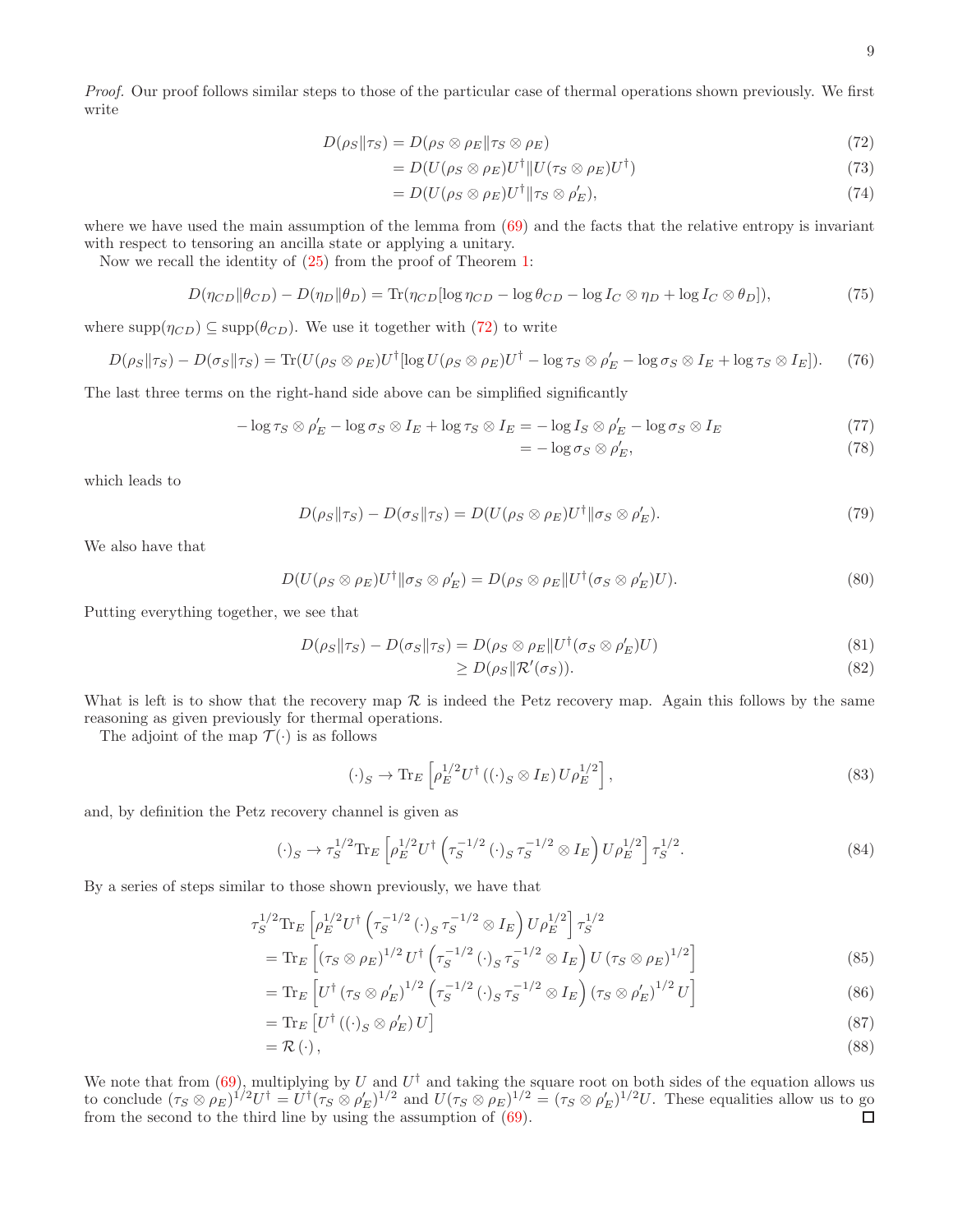This lemma implies that for any quantum channel that has a dilation satisfying the condition in [\(69\)](#page-9-4), we arrive at an inequality like that in [\(33\)](#page-6-4). In the next lemma, we define a further set of maps for which the condition in [\(69\)](#page-9-4) holds. We say there is an *isentropic catalytic thermal operation* (ICTO) from  $\rho_S$  to  $\sigma_S$ , if there exists an energy-conserving unitary V acting on the system S, the bath B, and a set of n isentropic catalysts  $\otimes_{i=1}^n \eta_{C_i} =: \eta_C$  on  $\widetilde{C} = \bigotimes_{i=1}^n \widetilde{C_i}$ with initial states  $\eta_{C_i}$ , such that

$$
\operatorname{Tr}_{B}\left[V\left(\rho_{S}\otimes\hat{\tau}_{B}\otimes\eta_{C}\right)V^{\dagger}\right]=\sigma_{SC},\tag{89}
$$

where  $\text{Tr}_{C}[\sigma_{SC}] = \sigma_{S}$ . The unitary V conserves the energy of the bath, the system, and all the catalysts, so that  $[V, H_S + H_B + H_C] = 0$ , where  $H_C := \sum_{i=1}^n H_{C_i}$  are the Hamiltonians of the catalysts. This said, correlations between the different catalysts  $\eta_{C_i}$  are allowed in the final state. For every ICTO, we can define an associated channel  $\mathcal{H}_S \rightarrow \mathcal{H}_S$ :

<span id="page-11-0"></span>
$$
\mathcal{T}_{ICTO}(\cdot) := \text{Tr}_{BC} \left[ \sigma'_{SBC}(\cdot) \right], \quad \sigma'_{SBC}(\cdot) := V \left( (\cdot) \otimes \hat{\tau}_B \otimes \eta_C \right) V^{\dagger}.
$$
\n
$$
(90)
$$

The isentropic catalysts are required to satisfy the following:

- 1)  $S(Tr_{SC\setminus C_l}[\sigma_{SC}] ) = S(\eta_{C_i}) \forall i$ , meaning that the local states of the catalysts return to states of equal entropy to the initial states.
- 2) When the input to the channel in [\(90\)](#page-11-0) is the thermal state  $\tau<sub>S</sub>$  of the system, the entropy and mean energy of the catalysts are non-increasing and non-decreasing respectively:  $S(\eta_C) \geq S(\sigma'_C)$  and  $\text{Tr}[H_C \eta_C] \leq \text{Tr}[H_C \sigma'_C]$ .

Condition 1) guarantees that the catalysts are not degraded in the sense of an entropy change, while (as will become evident in the following lemma) condition 2) guarantees that the channel  $T_{ICTO}(\cdot)$  is Gibbs preserving, which is a physically relevant condition for a channel resulting from a thermodynamic process. This new class of operations is between TO and Gibbs preserving maps.

These conditions are different from the ones that apply to catalytic thermal operations as usually defined in the literature [\[21\]](#page-14-5). For those, a stronger version of condition 1) holds, but condition 2) does not necessarily hold. However, since condition 2) is only required to hold for the von Neumann entropy and mean energy, rather than requiring exact catalysis, it is feasible (given what is known about work embezzlement with inexact catalysts [\[10](#page-14-1)]) that one can always construct a catalyst large enough, such that for every catalytic thermal operation transforming  $\rho \to \sigma$ , there exists another catalytic thermal operation also transforming  $\rho \to \sigma$  (possibly with a larger catalyst) such that condition 2) is satisfied. If such a family of catalytic thermal operations exists, it would be very satisfying since via the following lemma it would mean that there is a subset of catalytic thermal operations which allow for all possible transformations as the full set, yet with the additional physically relevant property of belonging to the class of Gibbs preserving maps.

We now show that given the assumptions above, the operations defined as such obey the conditions of Theorem [2.](#page-12-1)

<span id="page-11-3"></span>Lemma 3. For every ICTO channel as defined in [\(90\)](#page-11-0) the following hold:

- 1) The channel is Gibbs preserving:  $\mathcal{T}_{ICTO}(\tau_S) = \tau_S$ .
- 2) The isentropic catalysts do not become correlated with the bath or the system when the input to the channel is thermal:

<span id="page-11-2"></span>
$$
V(\tau_S \otimes \hat{\tau}_B \otimes \eta_C) V^{\dagger} = \tau_S \otimes \hat{\tau}_B \otimes \sigma'_C.
$$
\n(91)

Proof. Let  $\rho_{SB} = \text{Tr}_C[V(\tau_S \otimes \hat{\tau}_B \otimes_{i=1}^n \eta_{C_i}) V^{\dagger}]$  denote the local state of the system and the bath after the transformation, and denote the total Hamiltonian as  $H = H_S + H_B + \sum_{i=1}^n H_{C_i}$ , the sum of all the local ones. Conservation of energy before and after the operation corresponds to the following:

$$
\text{Tr}[HV\left(\tau_S\otimes\hat{\tau}_B\otimes_{i=1}^n\eta_{C_i}\right)V^\dagger] = \text{Tr}[H(\tau_S\otimes\hat{\tau}_B\otimes_{i=1}^n\eta_{C_i})] = \tag{92}
$$

$$
\text{Tr}[(H_S + H_B)(\tau_S \otimes \tau_B)] + \text{Tr}[H_C \eta_C] \le \text{Tr}[(H_S + H_B)(\tau_S \otimes \tau_B)] + \text{Tr}[H_C \sigma_C'].
$$
\n(93)

Also, the total average energy is the sum of the local energies

$$
\text{Tr}[HV\left(\tau_S\otimes\hat{\tau}_B\otimes_{i=1}^n\eta_{C_i}\right)V^\dagger] = \text{Tr}[(H_S + H_B)\hat{\rho}_{SB}] + \text{Tr}[H_C\sigma_C'],\tag{94}
$$

and hence  $\text{Tr}[(H_S + H_B)\hat{\rho}_{SB}] \leq \text{Tr}[(H_S + H_B)(\tau_S \otimes \hat{\tau}_B)].$  Let T' be the temperature of the Gibbs state  $\tau_{SB}$  such that  $Tr[(H_S+H_B)\hat{\rho}_{SB}] = Tr[(H_S+H_B)\tau'_{SB}]^5$  $Tr[(H_S+H_B)\hat{\rho}_{SB}] = Tr[(H_S+H_B)\tau'_{SB}]^5$ . For a given fixed energy, the thermal state is the unique state with the highest

<span id="page-11-1"></span><sup>&</sup>lt;sup>5</sup> Note that such a  $T' \ge 0$  always exists since  $T' = 0$  is the ground state, the Gibbs state mean energy is monotonically increasing with its temperature, and the mean energy of  $\hat{\rho}_{SB}$  is upper bounded by a thermal state of the same Hamiltonian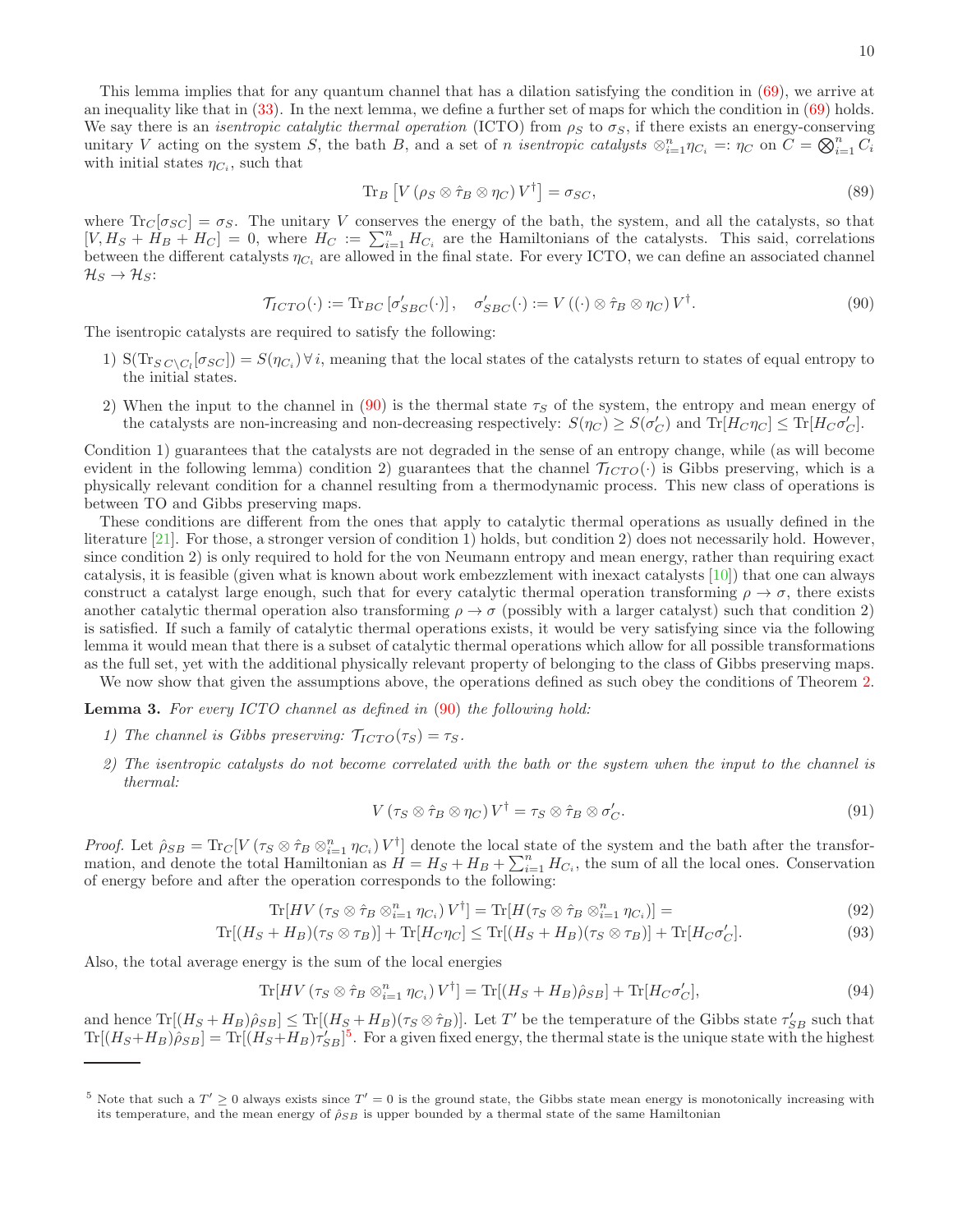entropy [\[45,](#page-15-3) Theorem 1.3], and hence  $S(\tau_{SB}') \geq S(\hat{\rho}_{SB})$ . Yet, since,  $\text{Tr}[(H_S + H_B)\tau_{SB}'] \leq \text{Tr}[(H_S + H_B)(\tau_S \otimes \hat{\tau}_B)]$ , it follows that the temperature T of state  $\tau_S \otimes \hat{\tau}_B$  satisfies  $T \geq T'$ , and thus by direct calculation  $S(\tau_S \otimes \hat{\tau}_B) \geq S(\tau'_{SB})$ . So we conclude that

<span id="page-12-2"></span>
$$
S(\tau_S \otimes \hat{\tau}_B) \ge S(\hat{\rho}_{SB}).\tag{95}
$$

Now we consider the entropy before and after the transformation. Since the joint operation is a unitary, we have from unitary invariance and sub-additivity of quantum entropy that

$$
S(\tau_S \otimes \hat{\tau}_B) + S(\eta_C) = S(V(\tau_S \otimes \hat{\tau}_B \otimes \eta_C)V^{\dagger})
$$
\n(96)

$$
=S(\hat{\rho}_{SBC})\tag{97}
$$

<span id="page-12-4"></span>
$$
\leq S(\hat{\rho}_{SB}) + S(\sigma_C') \tag{98}
$$

$$
\leq S(\hat{\rho}_{SB}) + S(\eta_C),\tag{99}
$$

where we have defined  $\rho_{SBC} := V(\tau_S \otimes \hat{\tau}_B \otimes \eta_C) V^{\dagger}$ . Hence  $S(\tau_S \otimes \hat{\tau}_B) \leq S(\hat{\rho}_{SB})$ . Given our conclusion in [\(95\)](#page-12-2) regarding conservation of energy, it must then be the case that  $S(\tau_S \otimes \hat{\tau}_B) = S(\hat{\rho}_{SB})$ . At fixed von Neumann entropy, the thermal (Gibbs) state minimises the mean energy, and thus  $S(\tau_S \otimes \hat{\tau}_B) = S(\hat{\rho}_{SB})$  implies  $\text{Tr}[(H_S + H_B)\hat{\rho}_{SB}] \ge$  $\text{Tr}[(H_S + H_B)(\tau_S \otimes \hat{\tau}_B)]$ . Since previously we concluded  $\text{Tr}[(H_S + H_B)\hat{\rho}_{SB}] \leq \text{Tr}[(H_S + H_B)(\tau_S \otimes \hat{\tau}_B)]$ , we then have that  $\text{Tr}[(H_S + H_B)\hat{\rho}_{SB}] = \text{Tr}[(H_S + H_B)(\tau_S \otimes \hat{\tau}_B)].$  Thus the last equality together with  $S(\tau_S \otimes \hat{\tau}_B) = S(\hat{\rho}_{SB})$  implies

<span id="page-12-3"></span>
$$
\tau_S \otimes \hat{\tau}_B = \hat{\rho}_{SB} = \hat{\rho}_S \otimes \hat{\rho}_B. \tag{100}
$$

Using [\(100\)](#page-12-3), [\(99\)](#page-12-4), and noting that by definition  $\hat{\rho}_C = \sigma'_C$ , we conclude

$$
S(\hat{\rho}_{SBC}) \le S(\hat{\rho}_S \otimes \hat{\rho}_B \otimes \sigma'_C) = S(\hat{\rho}_S \otimes \hat{\rho}_B \otimes \hat{\rho}_C) \le S(\hat{\rho}_S \otimes \hat{\rho}_B \otimes \eta_C) = S(\hat{\rho}_{SBC})
$$
(101)

Hence  $S(\hat{\rho}_S \otimes \hat{\rho}_B \otimes \hat{\rho}_C) = S(\hat{\rho}_{SBC})$ , which is true iff  $\hat{\rho}_{SBC} = \hat{\rho}_S \otimes \hat{\rho}_B \otimes \hat{\rho}_C$ . Writing this in terms of  $\tau_S$ ,  $\hat{\tau}_B$ ,  $\sigma'_C$  and  $V(\tau_S \otimes \hat{\tau}_B \otimes_{i=1}^n \eta_{C_i}) V^{\dagger}$  gives us [\(91\)](#page-11-2), completing the proof.

Putting together Lemmas [2](#page-9-5) and [3](#page-11-3) and taking the environment state  $\rho_E$  from Lemma 2 to be the state of the bath and the set of catalysts (i.e.,  $\rho_E \equiv \hat{\tau}_B \otimes \eta_C$ ), we arrive at the following conclusion:

<span id="page-12-1"></span>**Theorem 2.** Let  $\mathcal{T}_{ICTO}(\cdot)$  be an ICTO channel of the form in [\(90\)](#page-11-0) given by

$$
\mathcal{T}_{ICTO}(\cdot) = \text{Tr}_{BC}[U((\cdot)_S \otimes \hat{\tau}_B \otimes \eta_C)U^{\dagger}]. \tag{102}
$$

Then it obeys the inequality

<span id="page-12-5"></span>
$$
D(\rho_S || \tau_S) - D(\sigma_S || \tau_S) \ge D(\rho_S || \mathcal{R}(\sigma_S)), \tag{103}
$$

where  $\mathcal{R}(\cdot)$  is the Petz recovery map given by

<span id="page-12-6"></span>
$$
\mathcal{R}(\cdot) = \text{Tr}_{BC}[U^{\dagger}((\cdot)_{S} \otimes \hat{\tau}_{B} \otimes \sigma'_{C})U]. \tag{104}
$$

The Petz recovery map preserves the Gibbs state  $\mathcal{R}(\tau_S) = \tau_S$ .

Proof. [\(103\)](#page-12-5) and [\(104\)](#page-12-6) are a direct consequence of Lemmas [2](#page-9-5) and [3.](#page-11-3) The fact that the Petz recovery map preserves the thermal state follows from Lemma [3](#page-11-3) by inspection. □

#### <span id="page-12-0"></span>VII. GIBBS PRESERVING MAPS

A general set of maps to which the conditions of Lemma [2](#page-9-5) do not apply is that of Gibbs preserving maps [\[46](#page-15-4)], and we hence need a different method to prove an analogous result. To prove a bound in  $(20)$ , we use the following general result for quantum maps from [\[47](#page-15-5)]:

**Theorem 3.** Let  $\mathcal{N}(\cdot)$  be a quantum channel, and let  $\eta$  and  $\theta$  be quantum states. We have that

$$
D(\eta || \theta) - D(\mathcal{N}(\eta) || \mathcal{N}(\theta)) \ge -\int_{\mathbb{R}} dt \, p(t) \log F(\eta, \tilde{\mathcal{N}}_t(\mathcal{N}(\eta))), \tag{105}
$$

where  $F(\rho, \sigma) = (\text{Tr}[\sqrt{\sqrt{\sigma}\rho\sqrt{\sigma}}])^2$  is the quantum fidelity, the map  $\tilde{\mathcal{N}}_t$  is the following rotated recovery map

$$
\tilde{\mathcal{N}}_t(\cdot) = \theta^{it/2} \tilde{\mathcal{N}}(\mathcal{N}(\theta)^{-it/2}(\cdot) \mathcal{N}(\theta)^{it/2}) \theta^{-it/2},\tag{106}
$$

with  $\tilde{\mathcal{N}}$  defined as in [\(35\)](#page-6-2) and  $p(t) = \frac{\pi}{2}(\cosh(\pi t) + 1)^{-1}$  is a probability density function.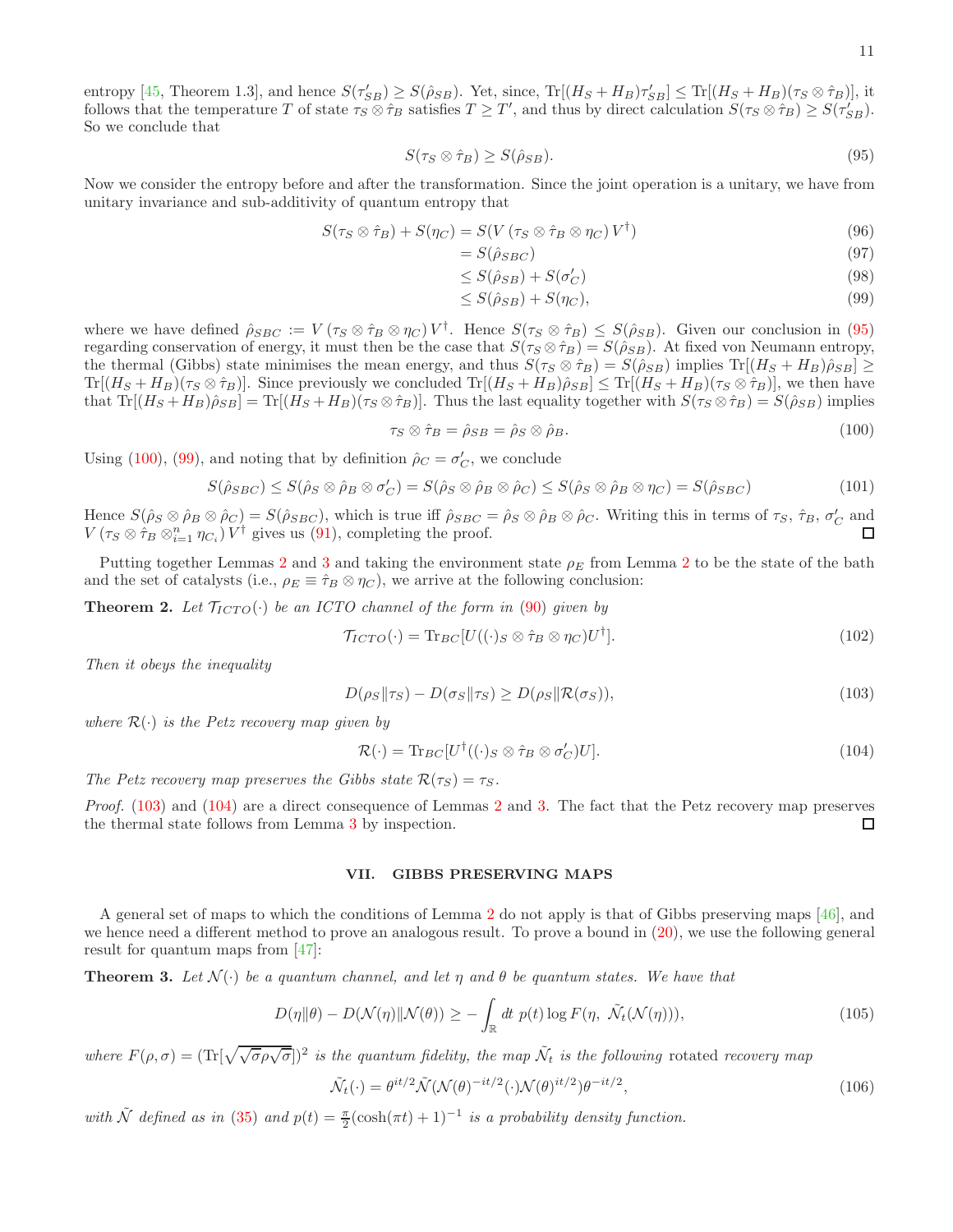In the same way as in Theorem [2,](#page-12-1) it can be seen by inspection that if we take the map  $\mathcal N$  to be Gibbs-preserving so that  $\tau_S = \mathcal{N}(\tau_S)$  and if we set  $\theta = \tau_S$ , then the rotated recovery map is Gibbs-preserving as well, namely  $\tilde{\mathcal{N}}_t(\tau_S) = \tau_S$ . More explicitly, the bound on  $\Delta$  is as follows:

$$
\Delta = D(\rho_S || \tau_S) - D(\sigma_S || \tau_S) \ge -\int_{\mathbb{R}} dt \ p(t) \log F(\rho_S, \tilde{\mathcal{N}}_t(\sigma_S)),\tag{107}
$$

where instead of having the relative entropy, we have the fidelity in the lower bound for the decrease of free energy.

#### VIII. CONCLUSION

We have shown how the amount of entropy produced along a thermal process that takes  $\rho_S$  to  $\sigma_S$  is directly linked to the reversibility of the process. Specifically, we see that if this quantity is small, then there exists a recovery operation that approximately restores the system to its initial state at no work cost at all. For thermal operations, this map is another operation in the same set and can be taken to be  $\mathcal{R}_{\sigma \to \rho}$ .

Our main result applies to the decrease of standard free energy, and it is a very interesting open question to extend our result to regimes in which we require the full set of second laws [\[21](#page-14-5)]. What makes this question challenging is that [\(25\)](#page-6-3) does not carry over to the regime of  $D_{\alpha}$  for  $\alpha \neq 1$ , and indeed recent work [\[48\]](#page-15-6) suggests that other quantities naturally generalize the difference of relative entropies—and this generalization does not always result in the difference of  $\alpha$ -Rényi relative entropies. It hence forms a more fundamental challenge to understand whether the difference of such α-relative entropies, or the quantities suggested in [\[48\]](#page-15-6) should be our starting point. However, the quantities in [\[48](#page-15-6)] would require a proof of a new set of second laws.

We have applied our analysis to the case of investing work, which in the regime where only the standard free energy is relevant can be characterized fully by how much work can be gained by the inverse process. This relation to the inverse process is not true in the nano-regime where all the refined second laws of [\[21\]](#page-14-5) become relevant. Nevertheless, we have shown that the reversal operation of said inverse process can indeed be used to understand the amount of work that needs to be invested, adding another piece to the growing puzzle that is quantum thermodynamics.

Since this initial work, there have been a series of recent results consisting in giving lower bounds to the decrease of relative entropy in different cases of interest, covering a number of different branches within quantum information theory, such as [\[49](#page-15-7)[–53\]](#page-15-8), which shows the importance of the concept of recoverability and of recovery maps.

#### IX. ACKNOWLEDGMENTS

We thank Jonathan Oppenheim, Christopher Perry, and Renato Renner for insightful discussions. MMW is grateful to SW and her group for hospitality during a research visit to QuTech, and acknowledges support from startup funds from the Department of Physics and Astronomy at LSU, the NSF under Award No. CCF-1350397, and the DARPA Quiness Program through US Army Research Office award W31P4Q-12-1-0019. MPW and SW acknowledge support from MOE Tier 3A Grant MOE2012-T3-1-009 and STW, Netherlands.

<span id="page-13-0"></span><sup>[1]</sup> Jonne V. Koski, Ville F. Maisi, Jukka P. Pekola, and Dmitri V. Averin. Experimental realization of a Szilard engine with a single electron. *Proceedings of the National Academy of Sciences*, 111(38):13786–13789, 2014. arXiv:1402.5907.

<sup>[2]</sup> Ignacio A. Martínez, Édgar Roldán, Luis Dinis, Dmitri Petrov, and Raúl A. Rica. Adiabatic processes realized with a trapped Brownian particle. *Physical Review Letters*, 114(12):120601, March 2015. arXiv:1409.7578.

<span id="page-13-1"></span><sup>[3]</sup> Ignacio A. Martínez, Édgar Roldán, Luis Dinis, Dmitri Petrov, Juan M. R. Parrondo, and Raúl A. Rica. Brownian Carnot engine. *Nature Physics*, 12(1):67–70, 2016. arXiv:1412.1282.

<span id="page-13-2"></span><sup>[4]</sup> Mischa Woods, Nelly Ng, and Stephanie Wehner. The maximum efficiency of nano heat engines depends on more than temperature. June 2015. arXiv:1506.02322.

<sup>[5]</sup> Hiroyasu Tajima and Masahito Hayashi. Finite-size effect on optimal efficiency of heat engines. *Physical Review E*, 96(1):012128, July 2017. arXiv:1405.6457.

<sup>[6]</sup> Paul Skrzypczyk, Nicolas Brunner, Noah Linden, and Sandu Popescu. The smallest refrigerators can reach maximal efficiency. *Journal of Physics A: Mathematical and Theoretical*, 44(49):492002–492008, December 2011. arXiv:1009.0865.

<sup>[7]</sup> Nicolas Brunner, Marcus Huber, Noah Linden, Sandu Popescu, Ralph Silva, and Paul Skrzypczyk. Entanglement enhances cooling in microscopic quantum refrigerators. *Physical Review E*, 89(3):032115, March 2014. arXiv:1305.6009.

<sup>[8]</sup> Kay Brandner, Michael Bauer, Michael T Schmid, and Udo Seifert. Coherence-enhanced efficiency of feedback-driven quantum engines. *New Journal of Physics*, 17(6):065006, June 2015. arXiv:1503.04865.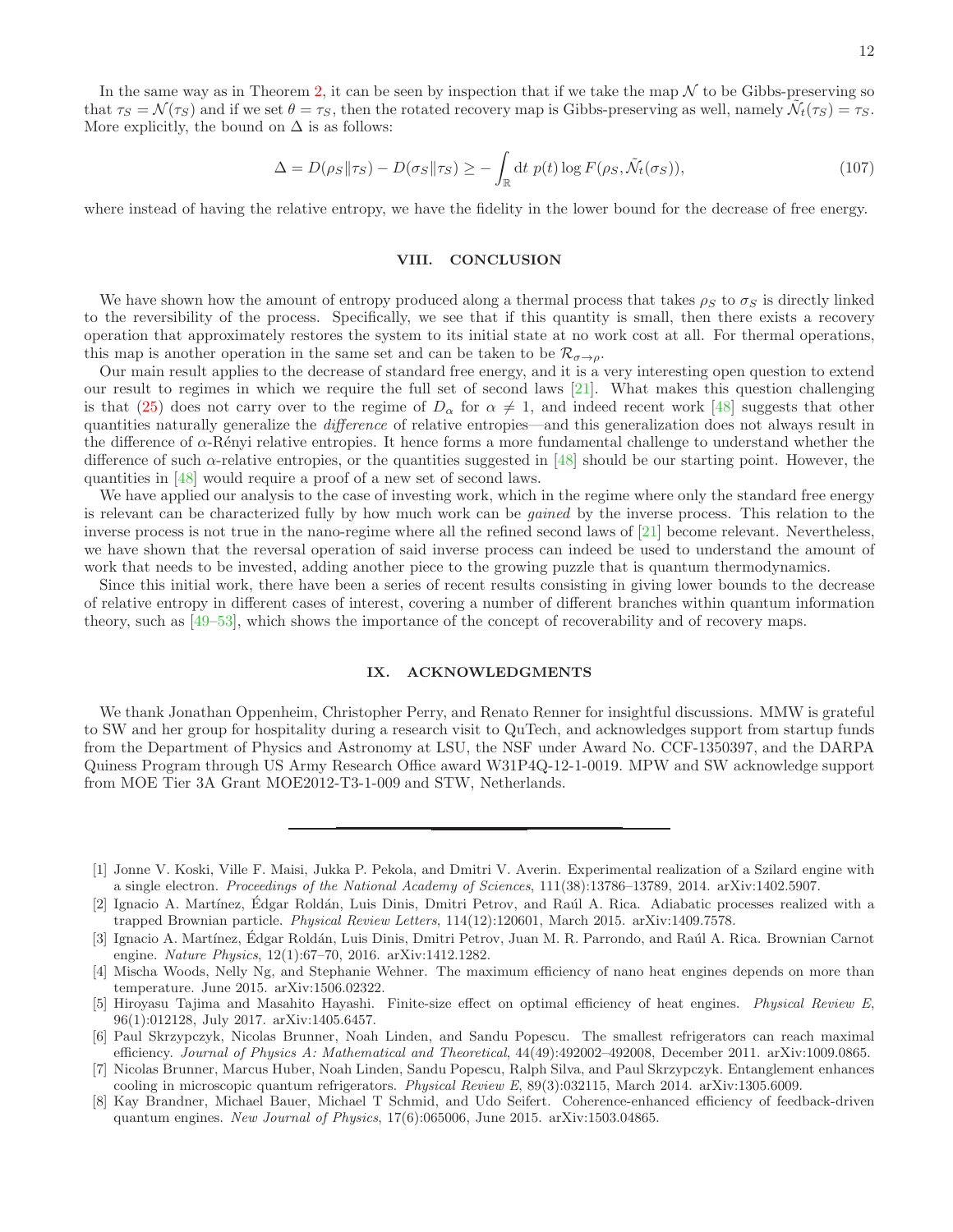- <span id="page-14-0"></span>[9] Mark T. Mitchison, Mischa P. Woods, Javier Prior, and Marcus Huber. Coherence-assisted single-shot cooling by quantum absorption refrigerators. *New Journal of Physics*, 17(11):115013, 2015. arXiv:1504.01593.
- <span id="page-14-1"></span>[10] Nelly Ng, Laura Manˇcinska, Cristina Cirstoiu, Jens Eisert, and Stephanie Wehner. Limits to catalysis in quantum thermodynamics. *New Journal of Physics*, 17(8):085004, 2015. arXiv:1405.3039.
- <span id="page-14-14"></span>[11] Matteo Lostaglio, Markus P. Mueller, and Michele Pastena. Extracting work from absence of correlations. *Physical Review Letters*, 115(15):150402, 2015. arXiv:1409.3258.
- <span id="page-14-2"></span>[12] Johan ˚Aberg. Catalytic coherence. *Physical Review Letters*, 113(15):150402, October 2014. arXiv:1304.1060.
- <span id="page-14-3"></span>[13] Michal Horodecki and Jonathan Oppenheim. Fundamental limitations for quantum and nano thermodynamics. *Nature Communications*, 4:2059, June 2013. arXiv:1111.3834.
- [14] Johan ˚Aberg. Truly work-like work extraction via a single-shot analysis. *Nature Communications*, 4:1925, June 2013. arXiv:1110.6121.
- [15] Oscar Dahlsten, Renato Renner, Elisabeth Rieper, and Vlatko Vedral. Inadequacy of von Neumann entropy for characterizing extractable work. *New Journal of Physics*, 13(5):053015, May 2011. arXiv:0908.0424.
- [16] Rodrigo Gallego, Jens Eisert, and Henrik Wilming. Thermodynamic work from operational principles. *New Journal of Physics*, 18(10):103017, October 2016. arXiv:1504.05056.
- [17] Jochen Gemmer and Janet Anders. From single-shot towards general work extraction in a quantum thermodynamic framework. *New Journal of Physics*, 17(8):085006, 2015. arXiv:1504.05061.
- [18] Marlan O. Scully, M. Suhail Zubairy, Girish S. Agarwal, and Herbert Walther. Extracting work from a single heat bath via vanishing quantum coherence. *Science*, 299(5608):862–864, February 2003.
- [19] Felix Binder, Sai Vinjanampathy, Kavan Modi, and John Goold. Quantum thermodynamics of general quantum processes. *Physical Review E*, 91(3):032119, March 2015. arXiv:1406.2801.
- <span id="page-14-4"></span>[20] Sina Salek and Karoline Wiesner. Fluctuations in single-shot ε-deterministic work extraction. 2015. arXiv:1504.05111.
- <span id="page-14-5"></span>[21] Fernando G. S. L. Brandão, Michal Horodecki, Nelly Ng, Jonathan Oppenheim, and Stephanie Wehner. The second laws of quantum thermodynamics. *Proceedings of the National Academy of Sciences*, 112(11):3275–3279, March 2015. arXiv:1305.5278.
- <span id="page-14-6"></span>[22] Matteo Lostaglio, Kamil Korzekwa, David Jennings, and Terry Rudolph. Quantum coherence, time-translation symmetry, and thermodynamics. *Physical Review X*, 5(2):021001, April 2015. arXiv:1410.4572.
- <span id="page-14-7"></span>[23] Marti Perarnau-Llobet, Karen V. Hovhannisyan, Marcus Huber, Paul Skrzypczyk, Nicolas Brunner, and Antonio Acin. Extractable work from correlations. *Physical Review X*, 5(4):041011, 2015. arXiv:1407.7765.
- <span id="page-14-8"></span>[24] Philipp Kammerlander and Janet Anders. Coherence and measurement in quantum thermodynamics. *Scientific Reports*, 6:22174, February 2016. arXiv:1502.02673.
- [25] Takahiro Sagawa and Masahito Ueda. Second law of thermodynamics with discrete quantum feedback control. *Physical Review Letters*, 100(8):080403, February 2008. arXiv:0710.0956.
- <span id="page-14-9"></span>[26] Kurt Jacobs. Second law of thermodynamics and quantum feedback control: Maxwell's demon with weak measurements. *Physical Review A*, 80(1):012322, July 2009. arXiv:0906.4146.
- <span id="page-14-10"></span>[27] Rolf Landauer. Irreversibility and heat generation in the computing process. *IBM Journal of Research and Development*, 5(3), 1961.
- <span id="page-14-11"></span>[28] Dominik Janzing, Pawel Wocjan, Robert Zeier, Rubino Geiss, and Thomas Beth. The thermodynamic cost of reliability and low temperatures: Tightening Landauer's principle and the second law. *International Journal of Theoretical Physics*, 39(12):2217–2753, 2000. arXiv:quant-ph/0002048.
- <span id="page-14-12"></span>[29] Fernando G. S. L. Brandão, Michal Horodecki, Jonathan Oppenheim, Joseph M. Renes, and Robert W. Spekkens. Resource theory of quantum states out of thermal equilibrium. *Physical Review Letters*, 111(25):250404, December 2013. arXiv:1111.3882.
- <span id="page-14-13"></span>[30] Paul Skrzypczyk, Anthony J Short, and Sandu Popescu. Work extraction and thermodynamics for individual quantum systems. *Nature Communications*, 5, 2014. arXiv:1307.1558.
- <span id="page-14-15"></span>[31] Matteo Lostaglio, David Jennings, and Terry Rudolph. Description of quantum coherence in thermodynamic processes requires constraints beyond free energy. *Nature Communications*, 6, 03 2015. arXiv:1405.2188.
- <span id="page-14-16"></span>[32] Matthew J. Donald. Free energy and the relative entropy. *Journal of Statistical Physics*, 49(1-2):81–87, October 1987.
- <span id="page-14-17"></span>[33] Hisaharu Umegaki. Conditional expectation in an operator algebra. In *Kodai Mathematical Seminar Reports*, volume 14, pages 59–85. Department of Mathematics, Tokyo Institute of Technology, 1962.
- <span id="page-14-18"></span>[34] Dénes Petz. Quasi-entropies for finite quantum systems. *Reports in Mathematical Physics*, 23(1):57–65, February 1986.
- <span id="page-14-19"></span>[35] Martin Müller-Lennert, Frédéric Dupuis, Oleg Szehr, Serge Fehr, and Marco Tomamichel. On quantum Rényi entropies: a new definition and some properties. *Journal of Mathematical Physics*, 54(12):122203, December 2013. arXiv:1306.3142.
- <span id="page-14-20"></span>[36] Mark M. Wilde, Andreas Winter, and Dong Yang. Strong converse for the classical capacity of entanglement-breaking and Hadamard channels via a sandwiched R´enyi relative entropy. *Communications in Mathematical Physics*, 331(2):593–622, October 2014. arXiv:1306.1586.
- <span id="page-14-21"></span>[37] Goran Lindblad. Completely positive maps and entropy inequalities. *Communications in Mathematical Physics*, 40(2):147– 151, 1975.
- <span id="page-14-22"></span>[38] Armin Uhlmann. Relative entropy and the Wigner-Yanase-Dyson-Lieb concavity in an interpolation theory. *Communications in Mathematical Physics*, 54(1):21–32, 1977.
- <span id="page-14-23"></span>[39] Dénes Petz. Sufficient subalgebras and the relative entropy of states of a von Neumann algebra. *Communications in Mathematical Physics*, 105(1):123–131, 1986.
- [40] Dénes Petz. Sufficiency of channels over von Neumann algebras. *The Quarterly Journal of Mathematics*, 39(1):97–108, 1988.